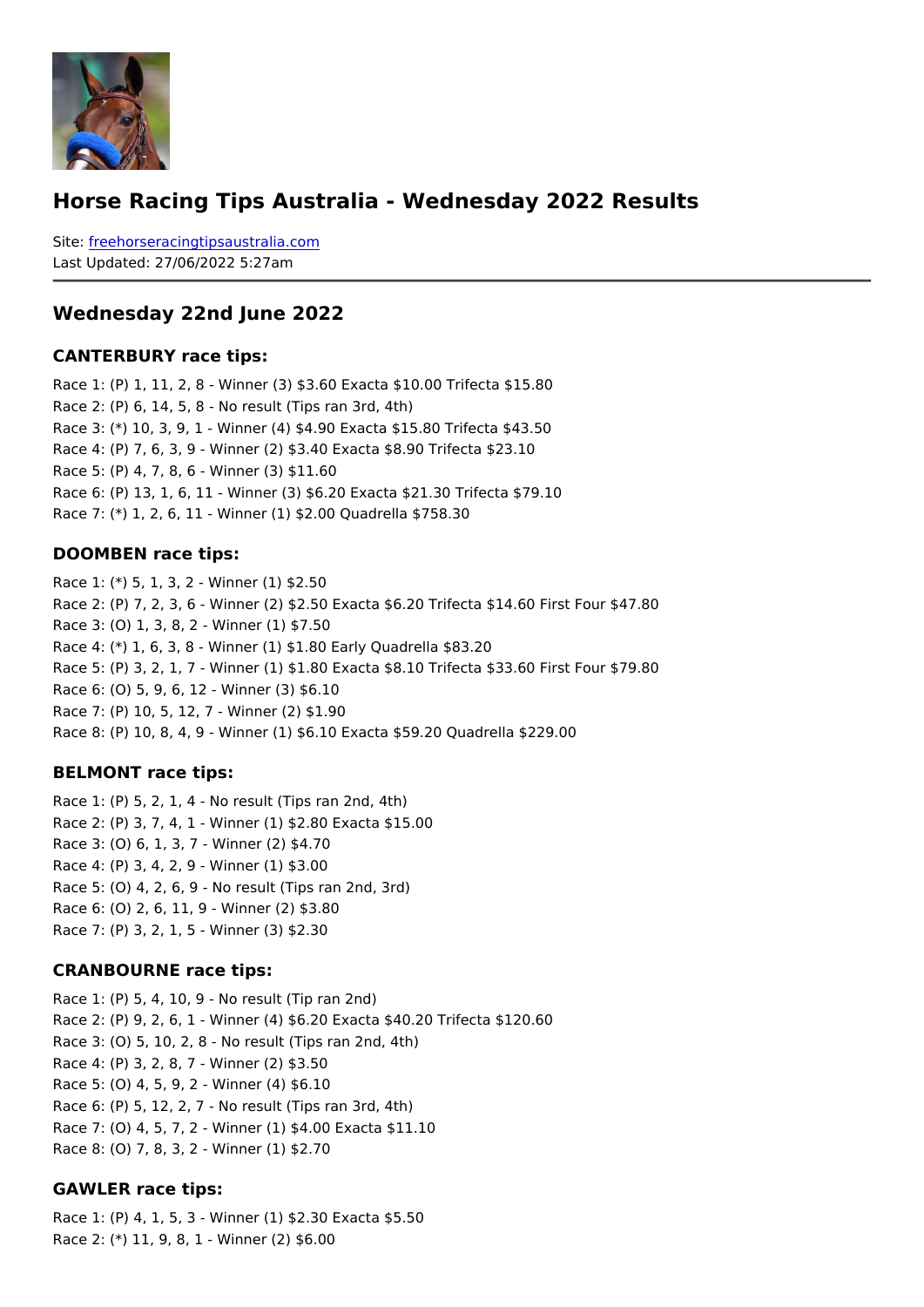Race 3: (O) 10, 1, 9, 5 - Winner (3) \$1.70 Exacta \$4.60 Trifecta \$38.30 Race 4: (O) 7, 9, 6, 11 - No result (Tip ran 3rd) Race 5: (O) 11, 2, 9, 5 - Winner (3) \$6.50 Race 6: (O) 7, 3, 1, 10 - No result (Tip ran 2nd) Race 7: (O) 4, 6, 12, 5 - Winner (4) \$6.00 Race 8: (O) 8, 3, 11, 5 - Winner (4) \$15.50

## **Wednesday 15th June 2022**

#### **RANDWICK Kensington race tips:**

Race 1: (O) 4, 11, 7, 17 - No result (Tips ran 2nd, 4th) Race 2: (O) 13, 4, 14, 12 - Winner (1) \$4.50 Race 3: (P) 9, 1, 7, 10 - No result (Tips ran 2nd, 3rd, 4th) Race 4: (P) 3, 2, 6, 8 - No result (Tip ran 4th) Race 5: (O) 9, 10, 14, 12 - Winner (1) \$7.40 Race 6: (O) 1, 8, 4, 5 - Winner (3) \$7.70 Exacta \$42.30 Trifecta \$411.40 Race 7: (\*) 3, 9, 10, 1 - No result (Tips ran 3rd, 4th)

#### **SANDOWN race tips:**

Race 1: (P) 3, 4, 5, 8 - Winner (2) \$3.40 Exacta \$9.60 Race 2: (P) 5, 4, 3, 7 - No result (Tips ran 2nd, 3rd, 4th) Race 3: (\*) 1, 2, 6, 8 - No result (Tips ran 2nd, 4th) Race 4: (O) 6, 5, 4, 1 - No result (Tip ran 3rd) Race 5: (P) 1, 4, 10, 9 - Winner (4) \$5.00 Exacta \$16.10 Race 6: (P) 7, 8, 6, 17 - No result (Tips ran 3rd, 4th) Race 7: (O) 14, 9, 19, 7 - Winner (3) \$10.70 Exacta \$129.40 Trifecta \$899.20 Race 8: (O) 10, 18, 1, 17 - Winner (1) \$4.40 Exacta \$19.20

#### **DOOMBEN race tips:**

Race 1: (O) 10, 2, 8, 9 - Winner (1) \$5.40 Exacta \$22.10 Race 2: (O) 9, 2, 10, 1 - Winner (2) \$3.50 Exacta \$33.70 Race 3: (P) 4, 6, 1, 3 - Winner (2) \$2.70 Exacta \$5.00 Trifecta \$12.50 Race 4: (O) 11, 9, 6, 1 - Winner (1) \$5.00 Exacta \$46.60 Trifecta \$129.30 First Four \$387.00 Early Quadrella \$263.50 Race 5: (P) 2, 5, 8, 9 - Winner (1) \$2.60 Exacta \$9.40 Trifecta \$30.30 Race 6: (P) 4, 2, 5, 6 - No result (Tips ran 2nd, 3rd) Race 7: (\*) 4, 6, 9, 3 - Winner (3) \$10.20 Race 8: (O) 2, 7, 12, 8 - Winner (3) \$9.90

#### **STRATHALBYN race tips:**

Race 1: (P) 9, 3, 8, 2 - No result (Tips ran 3rd, 4th) Race 2: (P) 9, 8, 3, 6 - No result (Tips ran 2nd, 4th) Race 3: (P) 7, 9, 6, 8 - No result (Tip ran 4th) Race 4: (P) 7, 4, 8, 6 - Winner (4) \$3.60 Race 5: (O) 1, 5, 8, 2 - Winner (1) \$2.80 Exacta \$29.60 Trifecta \$88.30 First Four \$432.90 Race 6: (P) 6, 8, 2, 10 - Winner (1) \$2.60 Race 7: (O) 4, 10, 7, 2 - Winner (2) \$5.20 Quadrella \$238.50

#### **BELMONT race tips:**

Race 1: (O) 11, 1, 6, 12 - Winner (1) \$4.40 Exacta \$21.10 Race 2: (P) 12, 4, 1, 11 - Winner (1) \$4.00 Exacta \$22.90 Trifecta \$91.40 First Four \$262.10 Race 3: (O) 1, 3, 9, 2 - Winner (1) \$6.00 Race 4: (P) 4, 11, 5, 3 - Winner (1) \$1.80 Exacta \$7.10 Race 5: (P) 2, 7, 6, 10 - Winner (2) \$3.50 Early Quadrella \$307.70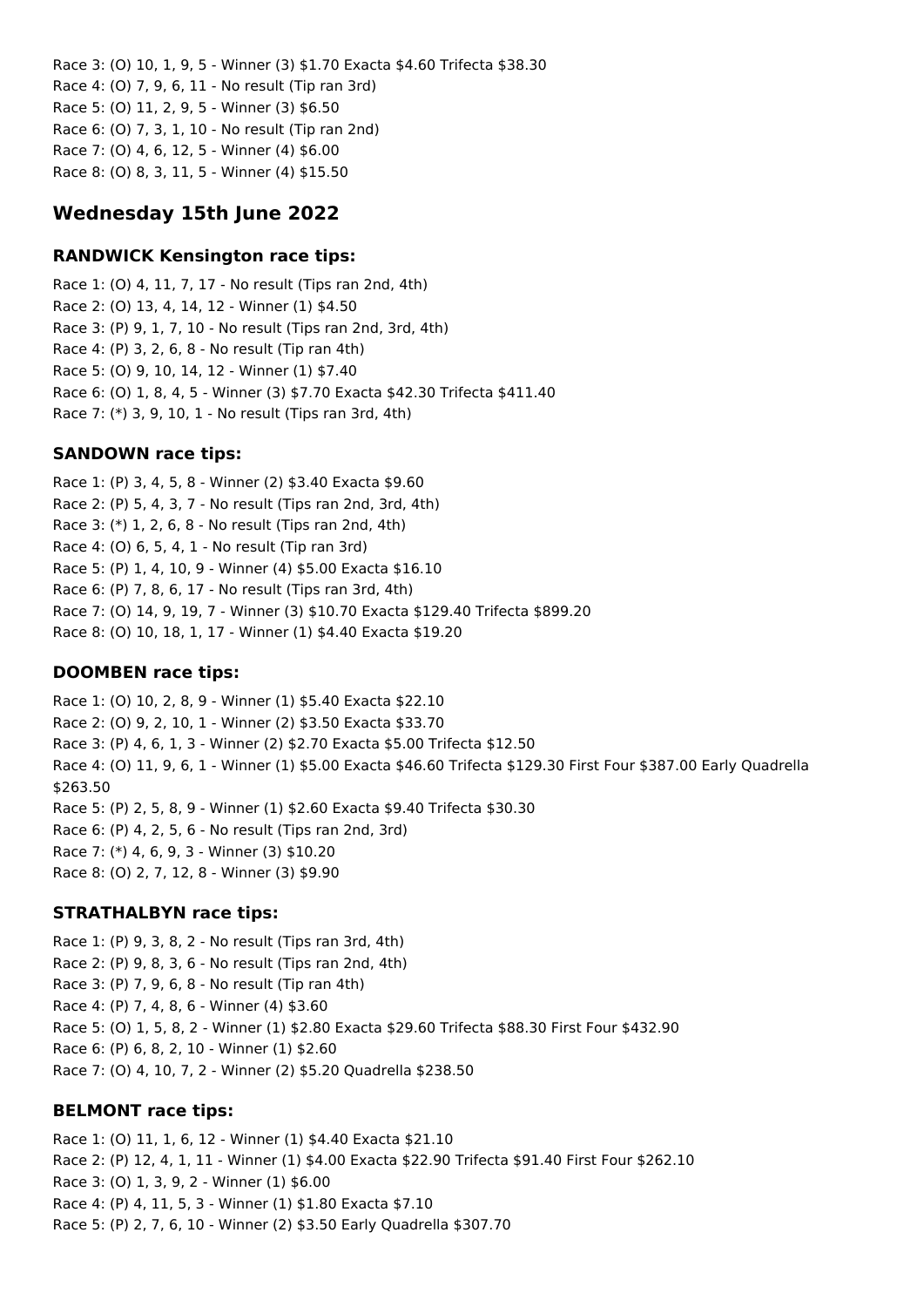Race 6: (O) 4, 1, 11, 10 - No result (Tip ran 2nd) Race 7: (O) 5, 11, 4, 3 - No result (Tips ran 2nd, 3rd, 4th) Race 8: (P) 9, 4, 8, 3 - No result (Tips ran 2nd, 3rd) Race 9: (O) 2, 8, 7, 9 - Winner (4) \$18.70

## **Wednesday 8th June 2022**

## **CANTERBURY race tips:**

Race 1: (P) 2, 13, 6, 5 - No result (Tips ran 2nd, 3rd) Race 2: (P) 10, 7, 5, 2 - Winner (4) \$5.80 Exacta \$31.80 Trifecta \$140.50 Race 3: (P) 9, 3, 8, 6 - Winner (2) \$5.10 Exacta \$22.30 Trifecta \$73.70 Race 4: (\*) 5, 10, 2, 8 - Winner (1) \$2.20 Race 5: (P) 3, 5, 6, 7 - No result (Tip ran 2nd) Race 6: (P) 5, 7, 2, 3 - No result (Tip ran 2nd) Race 7: (\*) 4, 5, 9, 1 - Winner (3) \$4.20

## **DOOMBEN race tips:**

Race 1: (P) 8, 5, 2, 4 - Winner (2) \$3.60 Exacta \$10.90 Trifecta \$35.10 Race 2: (P) 5, 8, 11, 1 - Winner (2) \$3.70 Exacta \$8.10 Race 3: (\*) 3, 1, 4, 2 - No result (Tips ran 3rd, 4th) Race 4: (\*) 4, 1, 9, 5 - Winner (1) \$2.20 Race 5: (P) 7, 3, 2, 9 - Winner (1) \$5.50 Race 6: (O) 2, 10, 12, 3 - Winner (2) \$4.90 Exacta \$32.30 Race 7: (P) 7, 5, 8, 3 - Winner (2) \$8.10 Exacta \$29.50 Race 8: (P) 1, 15, 7, 2 - Winner (2) \$2.60 Exacta \$13.60 Quadrella \$741.80

## **BELMONT race tips:**

Race 1: (P) 1, 6, 4, 2 - Winner (1) \$1.60 Exacta \$4.60 Trifecta \$18.20 First Four \$22.30 Race 2: (O) 11, 3, 4, 5 - Winner (1) \$3.30 Exacta \$29.20 Trifecta \$126.30 Race 3: (P) 2, 1, 7, 3 - No result (Tips ran 2nd, 4th) Race 4: (P) 2, 1, 7, 6 - Winner (2) \$4.50 Exacta \$8.10 Trifecta \$78.20 Race 5: (P) 3, 1, 2, 4 - Winner (1) \$3.80 Exacta \$17.30 Race 6: (P) 8, 6, 2, 7 - No result (Tips ran 2nd, 3rd) Race 7: (P) 5, 3, 8, 2 - Winner (4) \$10.20 Exacta \$28.40 Race 8: (P) 5, 4, 2, 3 - No result (Tips ran 2nd, 3rd, 4th)

## **SALE race tips:**

Race 1: (P) 9, 1, 2, 3 - Winner (1) \$2.30 Race 2: (P) 1, 4, 2, 3 - Winner (2) \$5.10 Exacta \$17.60 Race 3: (P) 1, 3, 5, 7 - Winner (2) \$3.20 Exacta \$44.30 Race 4: (P) 15, 3, 5, 10 - Winner (1) \$3.10 Exacta \$24.30 Early Quadrella \$159.40 Race 5: (O) 1, 5, 11, 17 - No result Race 6: (\*) 3, 5, 8, 7 - Winner (3) \$3.30 Exacta \$9.00 Race 7: (P) 8, 5, 7, 10 - Winner (1) \$3.20 Race 8: (\*) 1, 6, 10, 3 - Winner (1) \$2.20

## **BALAKLAVA race tips:**

Race 1: (\*) 10, 5, 3, 1 - Winner (1) \$1.60 Exacta \$8.90 Race 2: (O) 2, 11, 15, 1 - Winner (1) \$2.40 Race 3: (P) 2, 7, 9, 3 - Winner (3) \$8.20 Race 4: (P) 7, 1, 2, 9 - Winner (4) \$9.70 Exacta \$46.40 Trifecta \$220.00 First Four \$570.60 Early Quadrella \$670.80 Race 5: (O) 12, 4, 8, 9 - No result Race 6: (P) 8, 9, 14, 17 - No result (Tips ran 2nd, 3rd) Race 7: (O) 2, 11, 10, 9 - No result (Tip ran 4th)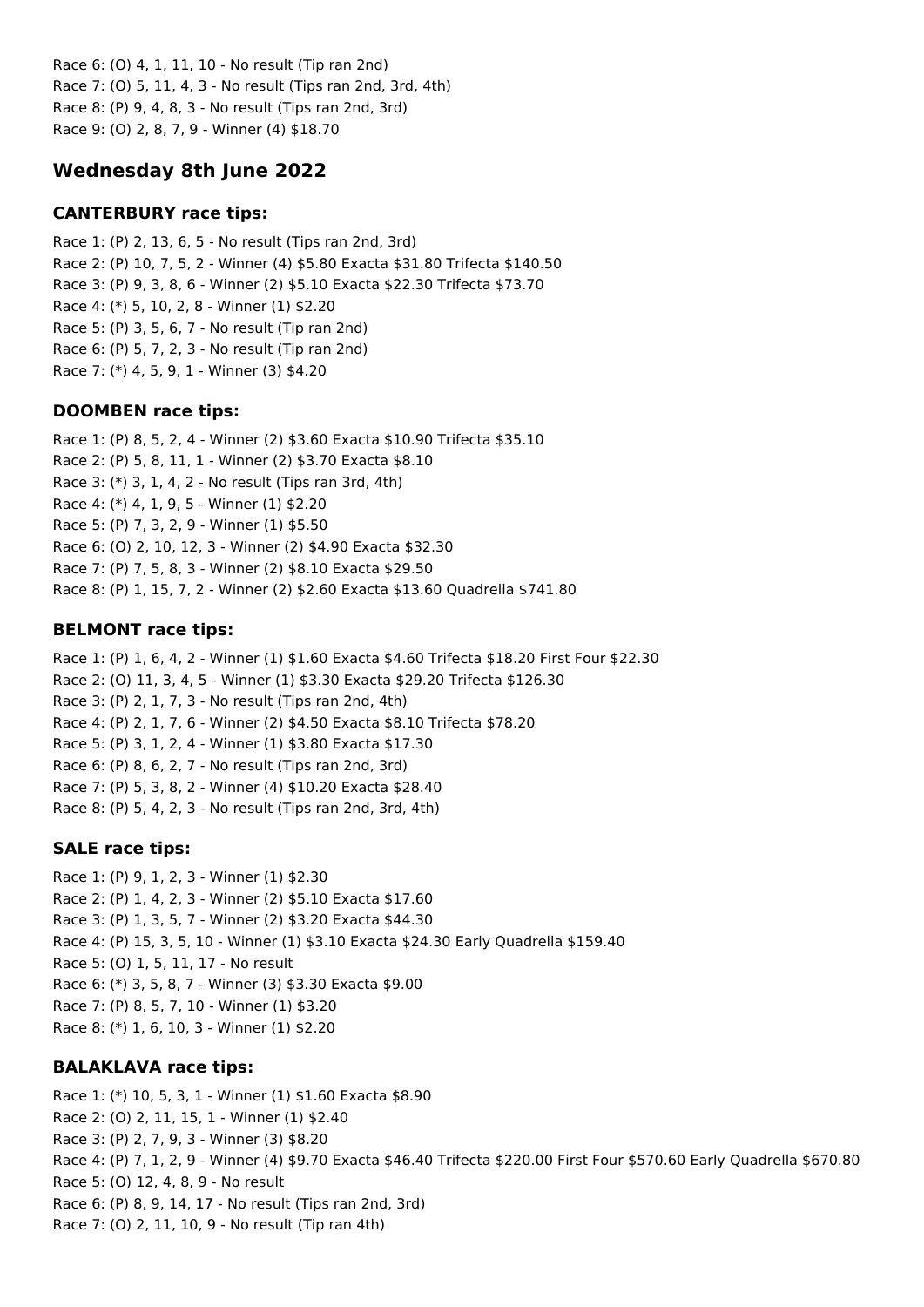## **Wednesday 1st June 2022**

#### **WARWICK FARM race tips:**

Race 1: (P) 7, 8, 3, 1 - Winner (2) \$4.50 Race 2: (P) 5, 8, 2, 18 - Winner (1) \$3.10 Race 3: (P) 5, 1, 6, 7 - Winner (2) \$2.90 Exacta \$6.30 Trifecta \$7.00 First Four \$6.20 Race 4: (P) 9, 6, 8, 1 - Winner (2) \$2.70 Early Quadrella \$156.90 Race 5: (P) 9, 5, 7, 3 - Winner (1) \$3.00 Race 6: (\*) 10, 8, 9, 1 - Winner (3) \$3.80 Exacta \$9.50 Race 7: (\*) 5, 11, 9, 4 - No result (Tip ran 3rd)

### **SANDOWN race tips:**

Race 1: (P) 5, 9, 10, 4 - Winner (4) \$4.30 Race 2: (P) 10, 5, 7, 12 - Winner (1) \$3.80 Exacta \$17.40 Trifecta \$39.30 Race 3: (\*) 2, 4, 3, 12 - Winner (1) \$4.10 Race 4: (P) 3, 12, 15, 6 - No result (Tips ran 3rd, 4th) Race 5: (O) 2, 10, 9, 8 - No result (Tip ran 4th) Race 6: (P) 8, 10, 16, 7 - No result (Tip ran 3rd) Race 7: (O) 7, 4, 8, 2 - Winner (1) \$3.40 Exacta \$27.40 Race 8: (P) 14, 9, 12, 1 - Winner (4) \$3.90 Race 9: (O) 7, 6, 9, 2 - Winner (1) \$5.10

#### **DOOMBEN race tips:**

Race 1: (P) 8, 3, 6, 5 - Winner (2) \$3.60 Race 2: (P) 4, 1, 2, 6 - Winner (1) \$1.60 Exacta \$12.10 Trifecta \$52.80 Race 3: (P) 8, 7, 10, 3 - Winner (2) \$3.60 Race 4: (P) 2, 8, 1, 5 - Winner (4) \$3.00 Race 5: (P) 3, 5, 7, 2 - Winner (1) \$2.10 Exacta \$18.90 Early Quadrella \$58.60 Race 6: (O) 5, 3, 8, 2 - No result (Tips ran 2nd, 3rd, 4th) Race 7: (\*) 1, 4, 2, 10 - Winner (3) \$7.70 Exacta \$25.70 Race 8: (P) 3, 1, 8, 10 - Winner (4) \$6.80 Race 9: (O) 5, 10, 6, 1 - No result (Tip ran 3rd)

## **COWRA race tips:**

Race 1: (O) 4, 10, 14, 9 - Abandoned Race 2: (P) 10, 7, 14, 4 - Abandoned Race 3: (P) 1, 3, 8, 13 - Abandoned Race 4: (P) 6, 1, 4, 8 - Abandoned Race 5: (P) 3, 6, 1, 8 - Abandoned Race 6: (P) 8, 9, 10, 1 - Abandoned Race 7: (P) 6, 8, 4, 9 - Abandoned

#### **STRATHALBYN race tips:**

Race 1: (P) 2, 6, 3, 5 - Winner (2) \$4.30 Exacta \$7.80 Race 2: (P) 4, 5, 7, 6 - No result (Tips ran 2nd, 3rd, 4th) Race 3: (P) 5, 2, 1, 6 - Winner (3) \$2.20 Race 4: (P) 9, 3, 2, 10 - No result (Tip ran 4th) Race 5: (O) 9, 2, 5, 4 - Winner (2) \$2.50 Exacta \$18.90 Race 6: (P) 10, 2, 5, 8 - Winner (2) \$3.60 Race 7: (O) 11, 9, 10, 8 - Winner (3) \$2.60

## **BELMONT race tips:**

Race 1: (P) 5, 7, 2, 3 - Winner (1) \$2.60 Exacta \$12.20 Trifecta \$37.30 Race 2: (P) 1, 9, 8, 3 - Winner (3) \$2.50 Exacta \$4.90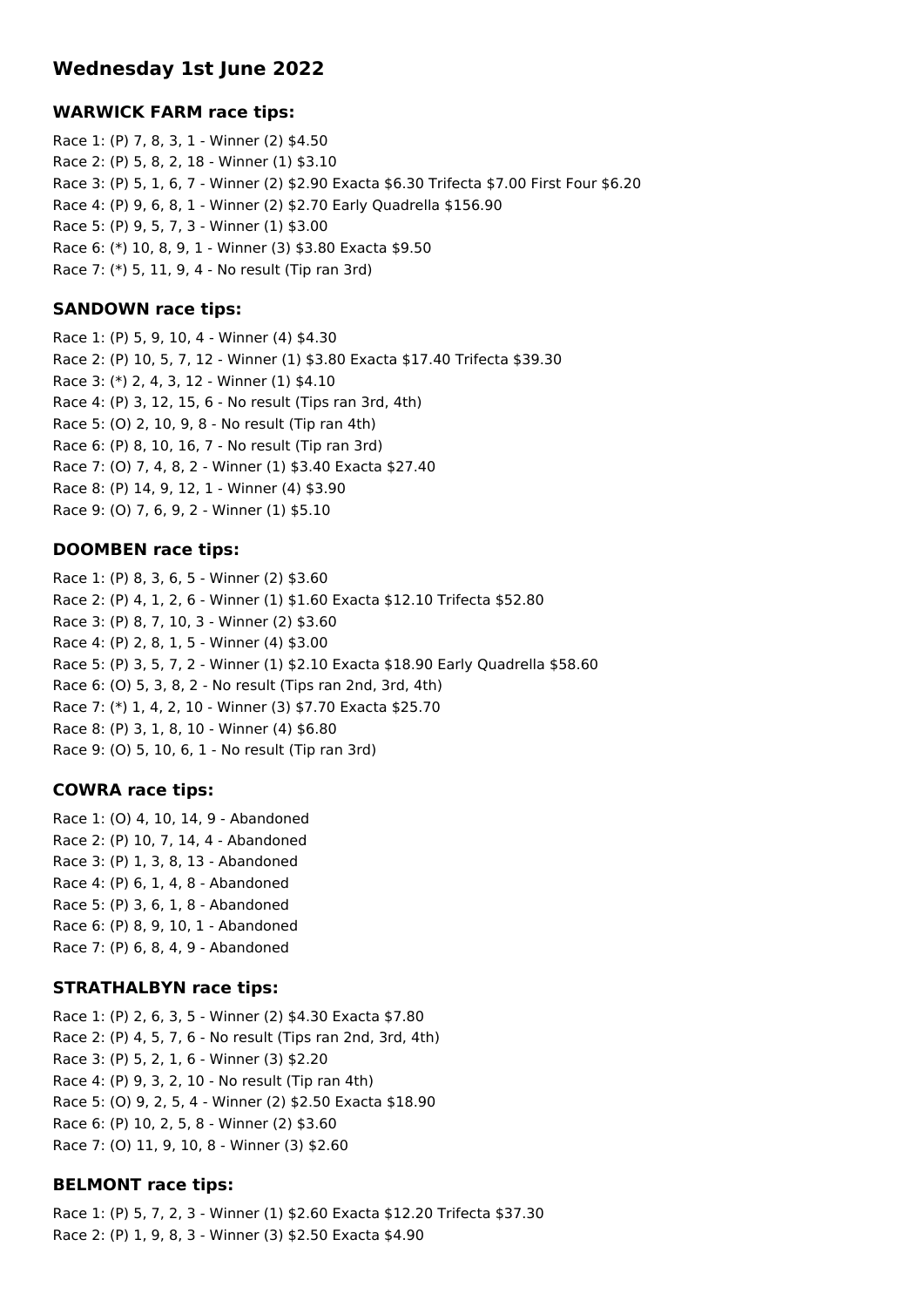Race 3: (P) 7, 3, 8, 1 - Winner (4) \$2.90 Race 4: (P) 6, 2, 4, 3 - Winner (4) \$12.10 Exacta \$32.50 Trifecta \$149.50 First Four \$604.60 Early Quadrella \$447.30 Race 5: (P) 3, 4, 2, 6 - Winner (1) \$2.60 Exacta \$12.10 Race 6: (O) 8, 6, 2, 5 - Winner (4) \$4.40 Race 7: (P) 4, 3, 7, 11 - No result (Tips ran 2nd, 3rd, 4th) Race 8: (P) 5, 3, 6, 8 - Winner (2) \$2.90

## **Wednesday 25th May 2022**

## **CANTERBURY race tips:**

Race 1: (P) 2, 8, 1, 5 - Winner (2) \$6.30 Race 2: (P) 2, 8, 3, 4 - Winner (3) \$4.90 Race 3: (\*) 3, 6, 4, 5 - Winner (2) \$5.40 Race 4: (\*) 2, 4, 1, 3 - Winner (1) \$2.40 Early Quadrella \$671.20 Race 5: (\*) 8, 9, 7, 3 - Winner (1) \$1.60 Exacta \$8.80 Trifecta \$27.80 Race 6: (P) 7, 6, 1, 10 - Winner (3) \$4.50 Exacta \$16.50 Race 7: (O) 7, 4, 1, 5 - Winner (4) \$7.20 Exacta \$49.70 Quadrella \$316.80

#### **BELMONT race tips:**

Race 1: (P) 4, 1, 9, 6 - Winner (2) \$5.20 Race 2: (P) 6, 3, 1, 2 - Winner (2) \$3.70 Exacta \$17.40 Race 3: (P) 3, 1, 9, 6 - Winner (1) \$2.60 Race 4: (P) 5, 1, 3, 2 - Winner (3) \$5.00 Early Quadrella \$546.10 Race 5: (O) 7, 1, 4, 5 - Winner (4) \$8.20 Race 6: (O) 9, 2, 4, 6 - No result (Tips ran 2nd, 3rd, 4th) Race 7: (O) 4, 7, 2, 3 - No result (Tip ran 2nd) Race 8: (O) 10, 3, 9, 1 - No result (Tip ran 4th)

#### **SALE race tips:**

Race 1: (P) 7, 2, 14, 10 - Winner (1) \$2.20 Exacta \$4.30 Race 2: (P) 14, 1, 11, 4 - Winner (3) \$4.60 Exacta \$13.30 Race 3: (P) 3, 6, 8, 7 - Winner (2) \$2.40 Exacta \$20.90 Trifecta \$52.90 Race 4: (P) 11, 13, 6, 5 - Winner (1) \$4.50 Exacta \$13.70 Trifecta \$37.70 Early Quadrella \$141.80 Race 5: (P) 4, 10, 6, 3 - Winner (1) \$3.60 Race 6: (P) 6, 5, 9, 1 - Winner (2) \$6.30 Exacta \$13.50 Race 7: (\*) 4, 5, 1, 11 - No result (Tips ran 2nd, 4th) Race 8: (P) 2, 4, 6, 1 - No result (Tip ran 4th)

#### **BALAKLAVA race tips:**

Race 1: (O) 9, 1, 8, 6 - No result (Tips ran 2nd, 4th) Race 2: (O) 7, 1, 2, 11 - No result (Tip ran 3rd) Race 3: (O) 3, 7, 1, 8 - No result (Tips ran 2nd, 3rd) Race 4: (O) 13, 9, 1, 14 - No result (Tip ran 2nd) Race 5: (P) 10, 14, 7, 2 - Winner (1) \$5.50 Exacta \$16.60 Race 6: (O) 1, 12, 5, 6 - Winner (2) \$5.50 Race 7: (O) 2, 5, 8, 15 - No result (Tip ran 3rd) Race 8: (O) 17, 3, 13, 2 - Winner (3) \$8.80

## **Wednesday 18th May 2022**

## **RANDWICK Kensington race tips:**

Race 1: (P) 1, 8, 2, 7 - Winner (1) \$2.20 Exacta \$17.70 Race 2: (\*) 9, 2, 5, 6 - Winner (1) \$1.90 Race 3: (P) 2, 5, 7, 1 - No result (Tips ran 2nd, 3rd, 4th)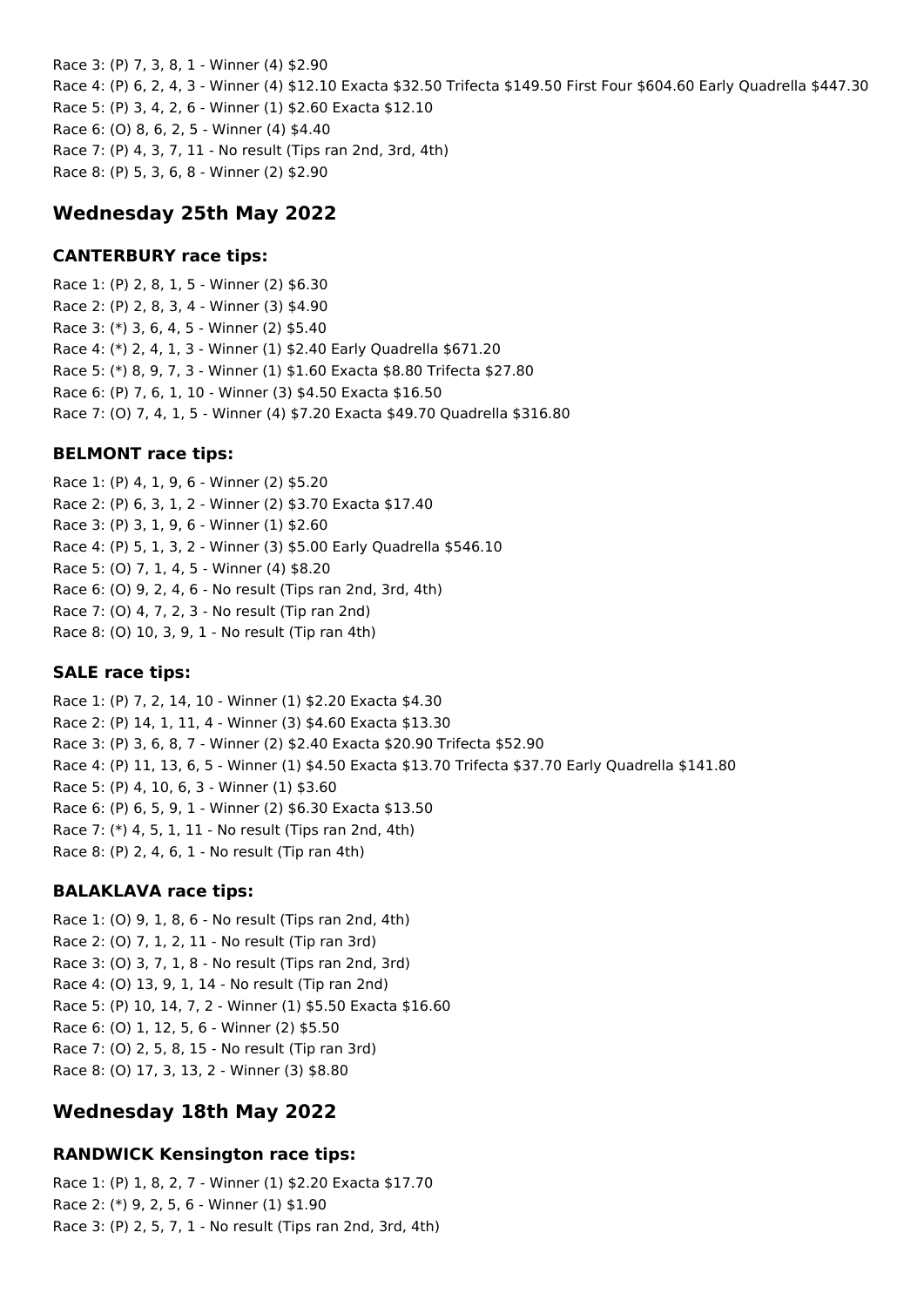Race 4: (P) 2, 8, 1, 3 - No result (Tip ran 2nd) Race 5: (P) 3, 1, 4, 5 - Winner (2) \$4.50 Exacta \$18.70 Trifecta \$58.50 Race 6: (P) 4, 6, 11, 3 - Winner (1) \$4.00 Exacta \$24.80 Trifecta \$86.00 Race 7: (P) 7, 1, 3, 12 - Winner (1) \$4.10 Exacta \$25.70 Race 8: (\*) 7, 6, 10, 15 - Winner (4) \$7.90 Exacta \$74.40 Quadrella \$931.40

### **BELMONT race tips:**

Race 1: (P) 7, 8, 9, 4 - Winner (1) \$4.70 Race 2: (P) 1, 4, 2, 10 - Winner (1) \$1.60 Exacta \$5.50 Race 3: (P) 8, 11, 10, 12 - No result (Tips ran 3rd, 4th) Race 4: (P) 11, 7, 8, 2 - Winner (1) \$2.10 Exacta \$7.80 Trifecta \$70.20 Race 5: (P) 5, 7, 8, 1 - No result (Tips ran 2nd, 3rd) Race 6: (P) 10, 2, 3, 8 - Winner (4) \$7.00 Exacta \$18.30 Trifecta \$88.80 Race 7: (O) 7, 11, 12, 2 - No result (Tips ran 2nd, 3rd) Race 8: (O) 2, 6, 8, 5 - Winner (1) \$2.90 Race 9: (O) 3, 4, 8, 6 - Winner (1) \$2.50

## **BALLARAT race tips:**

Race 1: (\*) 3, 8, 10, 16 - Winner (2) \$8.60 Exacta \$20.30 Race 2: (P) 6, 7, 5, 8 - Winner (1) \$2.00 Exacta \$4.90 Trifecta \$27.30 Race 3: (\*) 8, 3, 2, 7 - Winner (1) \$1.30 Exacta \$5.10 Trifecta \$9.90 First Four \$10.90 Race 4: (\*) 5, 6, 8, 4 - Winner (1) \$1.60 Exacta \$3.50 Trifecta \$9.70 First Four \$13.80 Early Quadrella \$59.40 Race 5: (P) 10, 9, 2, 6 - Winner (2) \$2.30 Race 6: (P) 5, 4, 9, 8 - Winner (4) \$4.80 Race 7: (\*) 10, 7, 2, 12 - Winner (2) \$5.10 Race 8: (O) 6, 4, 11, 1 - Winner (1) \$3.80 Quadrella \$389.30

## **SUNSHINE COAST race tips:**

Race 1: (P) 3, 6, 7, 1 - Winner (1) \$1.60 Exacta \$8.30 Race 2: (P) 2, 1, 3, 4 - Winner (4) \$4.50 Exacta \$20.30 Trifecta \$120.60 First Four \$214.00 Race 3: (P) 2, 3, 5, 1 - Winner (2) \$2.60 Exacta \$6.60 Race 4: (P) 1, 2, 3, 11 - No result (Tips ran 2nd, 4th) Race 5: (P) 3, 4, 1, 6 - Winner (2) \$2.60 Race 6: (P) 4, 1, 9, 3 - Winner (1) \$2.10 Race 7: (O) 8, 11, 3, 1 - Winner (3) \$2.70 Exacta \$16.40 Trifecta \$100.10 Race 8: (O) 9, 6, 5, 2 - No result Race 9: (P) 13, 3, 12, 8 - No result (Tips ran 2nd, 4th)

## **MOUNT GAMBIER race tips:**

Race 1: (P) 5, 8, 4, 9 - Winner (1) \$2.10 Exacta \$5.00 Race 2: (P) 1, 6, 2, 8 - No result (Tips ran 2nd, 3rd) Race 3: (P) 3, 6, 1, 4 - Winner (2) \$2.50 Race 4: (P) 1, 4, 7, 8 - Winner (2) \$3.10 Exacta \$25.20 Trifecta \$103.60 First Four \$521.90 Race 5: (O) 6, 5, 12, 3 - No result (Tips ran 2nd, 4th) Race 6: (P) 3, 4, 5, 7 - No result (Tips ran 2nd, 4th) Race 7: (O) 2, 9, 1, 8 - No result (Tips ran 2nd, 3rd, 4th) Race 8: (O) 5, 13, 4, 6 - Winner (2) \$5.00 Exacta \$21.50

## **Wednesday 11th May 2022**

## **WARWICK FARM race tips:**

Race 1: (P) 4, 8, 5, 10 - Winner (2) \$5.30 Race 2: (\*) 5, 1, 14, 3 - Winner (1) \$2.10 Race 3: (P) 3, 5, 4, 1 - Winner (1) \$3.70 Exacta \$16.40 Trifecta \$93.00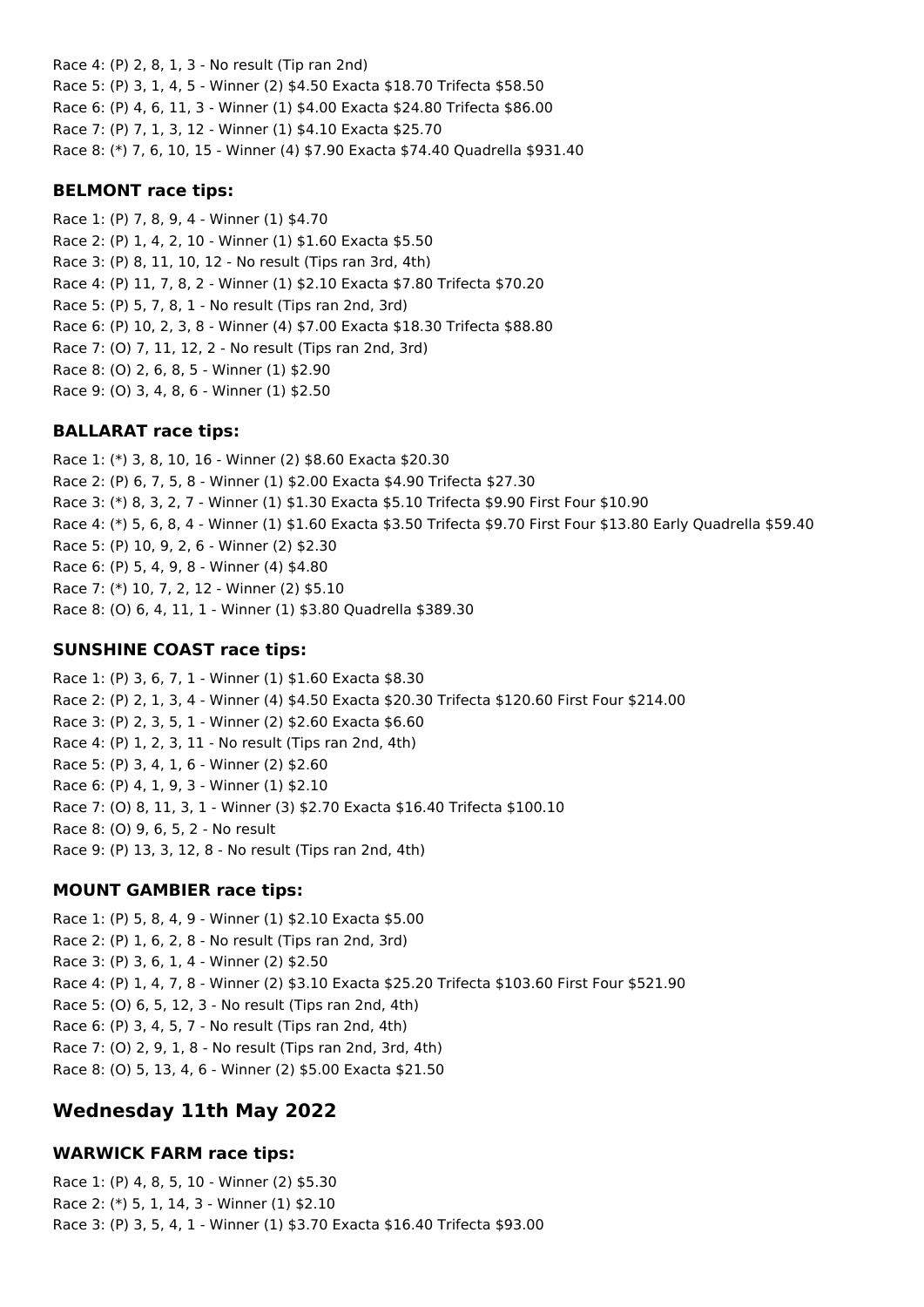Race 4: (\*) 1, 4, 3, 8 - Winner (1) \$2.40 Exacta \$8.00 Early Quadrella \$85.00 Race 5: (P) 4, 3, 5, 8 - Winner (3) \$3.70 Exacta \$16.50 Trifecta \$44.00 First Four \$137.10 Race 6: (P) 11, 10, 12, 7 - No result (Tips ran 2nd, 4th) Race 7: (O) 1, 3, 2, 10 - Abandoned

### **SANDOWN race tips:**

Race 1: (\*) 3, 12, 11, 4 - No result (Tips ran 3rd, 4th) Race 2: (P) 4, 8, 2, 6 - Winner (2) \$5.40 Exacta \$16.90 Race 3: (O) 8, 1, 10, 14 - Winner (2) \$5.70 Race 4: (O) 7, 9, 2, 12 - No result (Tip ran 3rd) Race 5: (P) 5, 12, 13, 3 - No result (Tip ran 3rd) Race 6: (O) 7, 4, 8, 9 - Winner (4) \$3.70 Exacta \$38.30 Trifecta \$138.00 Race 7: (O) 6, 12, 1, 14 - Winner (1) \$5.20 Race 8: (O) 10, 19, 4, 8 - Winner (1) \$1.80

#### **GOLD COAST race tips:**

Race 1: (P) 9, 1, 2, 3 - Abandoned Race 2: (P) 1, 2, 9, 6 - Abandoned Race 3: (P) 5, 1, 2, 3 - Abandoned Race 4: (P) 1, 2, 6, 7 - Abandoned Race 5: (P) 2, 3, 1, 5 - Abandoned Race 6: (O) 2, 3, 1, 11 - Abandoned Race 7: (P) 1, 3, 2, 17 - Abandoned Race 8: (P) 1, 2, 3, 17 - Abandoned

#### **GAWLER race tips:**

Race 1: (O) 1, 6, 9, 12 - Winner (2) \$4.40 Exacta \$20.60 Trifecta \$134.40 Race 2: (P) 12, 7, 4, 3 - No result (Tip ran 2nd) Race 3: (O) 5, 8, 14, 7 - No result (Tip ran 3rd) Race 4: (P) 6, 7, 4, 2 - Winner (1) \$2.80 Race 5: (P) 2, 4, 5, 7 - No result (Tips ran 2nd, 3rd, 4th) Race 6: (O) 5, 8, 11, 13 - No result (Tip ran 2nd) Race 7: (O) 3, 9, 8, 4 - Winner (1) \$6.40 Exacta \$59.20 Race 8: (O) 4, 12, 2, 1 - Winner (3) \$1.90 Exacta \$8.70 Trifecta \$59.60 First Four \$360.60

## **PINJARRA race tips:**

Race 1: (P) 3, 2, 6, 1 - Winner (3) \$7.40 Exacta \$28.60 Trifecta \$142.40 Race 2: (O) 11, 5, 1, 6 - Winner (2) \$9.30 Exacta \$100.90 Race 3: (P) 6, 2, 4, 1 - Winner (2) \$2.80 Exacta \$8.70 Trifecta \$27.40 First Four \$62.70 Race 4: (O) 1, 8, 3, 9 - Winner (1) \$2.20 Early Quadrella \$599.50 Race 5: (O) 9, 6, 7, 2 - No result (Tips ran 2nd, 3rd, 4th) Race 6: (O) 12, 2, 7, 3 - Winner (4) \$3.30 Race 7: (O) 9, 5, 13, 4 - Winner (1) \$3.00

#### **SUNSHINE COAST race tips:**

Race 1: (P) 7, 5, 6, 3 - Winner (1) \$1.80 Exacta \$4.60 Race 2: (P) 8, 2, 3, 5 - Winner (2) \$9.10 Exacta \$20.30 Trifecta \$57.10 Race 3: (P) 8, 4, 1, 6 - No result (Tips ran 2nd, 3rd, 4th) Race 4: (P) 7, 2, 4, 6 - Winner (4) \$3.90 Exacta \$9.90 Trifecta \$29.00 First Four \$41.70 Race 5: (P) 7, 4, 1, 9 - Winner (4) \$5.80 Exacta \$25.50 Race 6: (O) 11, 2, 3, 13 - Winner (1) \$4.80 Race 7: (P) 11, 3, 6, 4 - Winner (4) \$6.20 Race 8: (O) 5, 16, 7, 14 - Winner (1) \$2.70 Exacta \$13.10 Trifecta \$63.30 Quadrella \$1,137.90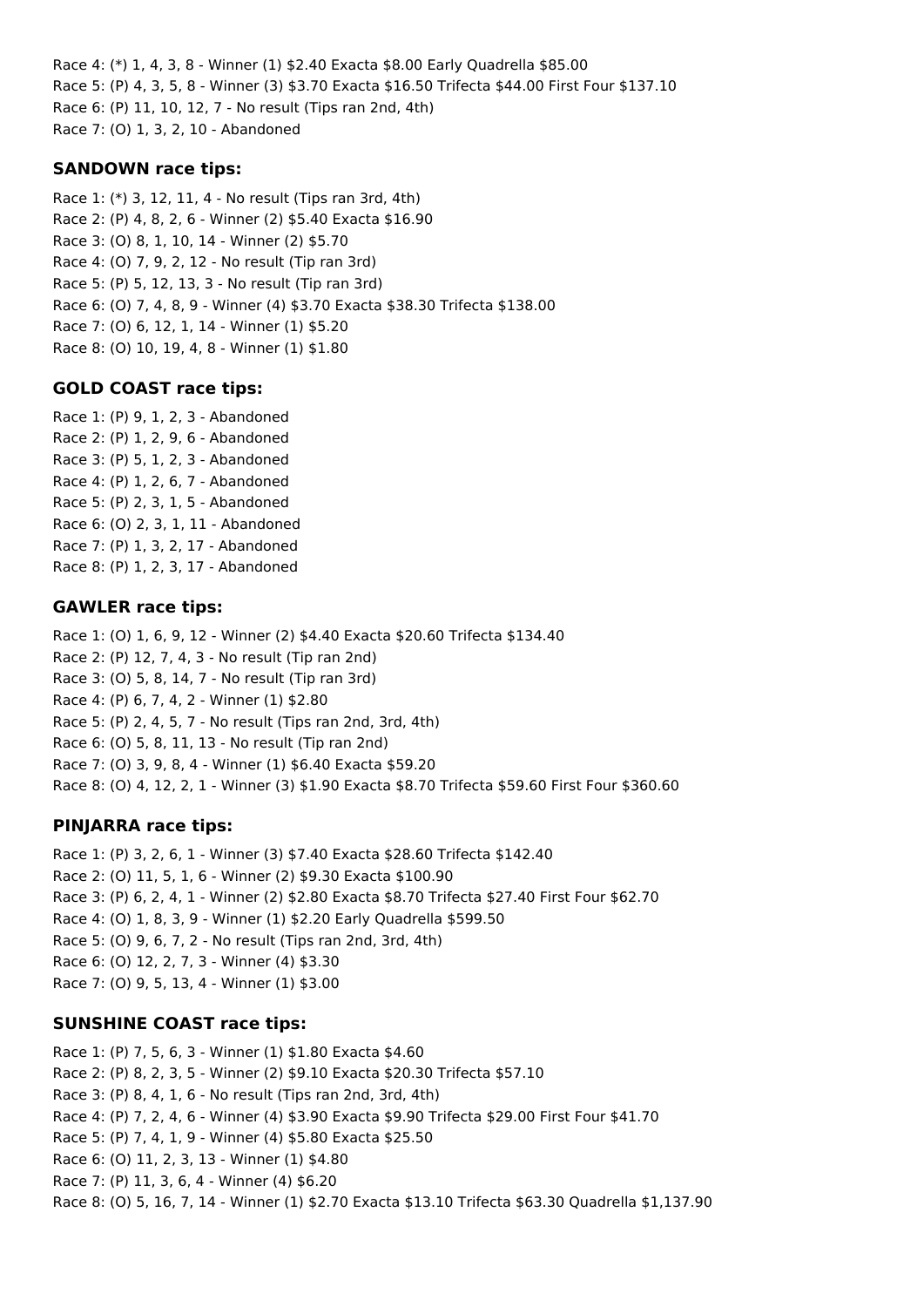## **Wednesday 4th May 2022**

## **CANTERBURY race tips:**

Race 1: (P) 14, 10, 9, 1 - Winner (2) \$3.40 Race 2: (P) 5, 14, 10, 8 - No result (Tips ran 2nd, 4th) Race 3: (P) 10, 2, 7, 6 - Winner (1) \$4.70 Race 4: (P) 3, 9, 7, 6 - Winner (3) \$3.40 Race 5: (O) 10, 4, 7, 2 - Winner (4) \$6.10 Exacta \$21.30 Race 6: (P) 6, 4, 10, 7 - Winner (2) \$4.30 Exacta \$26.10 Race 7: (\*) 14, 8, 9, 6 - No result (Tip ran 4th)

## **EAGLE FARM race tips:**

Race 1: (\*) 1, 5, 2, 3 - Winner (1) \$1.80 Exacta \$3.80 Trifecta \$12.60 First Four \$29.30 Race 2: (\*) 2, 3, 5, 1 - Winner (1) \$1.60 Exacta \$2.90 Trifecta \$5.50 First Four \$5.90 Race 3: (P) 7, 11, 9, 4 - Winner (1) \$2.80 Race 4: (P) 2, 8, 12, 9 - Winner (2) \$3.30 Exacta \$17.90 Early Quadrella \$30.80 Race 5: (O) 9, 6, 8, 12 - Winner (3) \$2.70 Exacta \$18.40 Race 6: (P) 12, 7, 1, 11 - No result (Tip ran 4th) Race 7: (O) 11, 7, 13, 17 - Winner (1) \$10.60 Exacta \$110.20 Race 8: (O) 5, 13, 15, 2 - No result (Tips ran 2nd, 3rd)

#### **ASCOT race tips:**

Race 1: (P) 4, 3, 1, 2 - Winner (1) \$1.50 Exacta \$2.10 Trifecta \$5.00 First Four \$10.50 Race 2: (P) 4, 6, 2, 3 - Winner (1) \$1.80 Race 3: (P) 2, 9, 3, 8 - Winner (1) \$2.00 Exacta \$16.20 Race 4: (P) 3, 4, 6, 2 - Winner (1) \$3.60 Exacta \$25.40 Trifecta \$75.40 First Four \$259.50 Early Quadrella \$17.70 Race 5: (P) 5, 1, 2, 3 - No result (Tips ran 2nd, 3rd, 4th) Race 6: (O) 9, 10, 3, 4 - Winner (4) \$9.10 Race 7: (P) 3, 2, 1, 7 - Winner (1) \$2.60 Exacta \$11.70 Trifecta \$60.90

#### **WARRNAMBOOL race tips:**

Race 1: (P) 1, 8, 2, 5 - Winner (1) \$2.40 Exacta \$5.80 Trifecta \$31.00 Race 2: (P) 15, 12, 6, 16 - Winner (1) \$6.40 Race 3: (O) 9, 11, 10, 6 - No result Race 4: (O) 6, 12, 3, 10 - Winner (1) \$7.30 Race 5: (P) 1, 8, 2, 4 - No result (Tips ran 2nd, 3rd) Race 6: (P) 1, 4, 7, 6 - Winner (1) \$2.00 Exacta \$12.30 Trifecta \$27.90 Race 7: (O) 5, 4, 12, 13 - No result (Tips ran 2nd, 3rd, 4th) Race 8: (O) 4, 13, 12, 6 - No result (Tip ran 3rd) Race 9: (P) 9, 10, 2, 4 - Winner (1) \$2.60 Race 10: (O) 1, 11, 4, 9 - No result (Tips ran 2nd, 4th)

## **MURRAY BRIDGE race tips:**

Race 1: (P) 2, 6, 8, 10 - Winner (1) \$1.80 Exacta \$7.50 Trifecta \$22.70 First Four \$70.60 Race 2: (O) 12, 9, 4, 6 - Winner (1) \$2.80 Exacta \$9.80 Trifecta \$32.70 Race 3: (O) 13, 4, 12, 3 - No result (Tips ran 2nd, 3rd) Race 4: (O) 8, 6, 12, 4 - Winner (1) \$5.10 Exacta \$18.20 Race 5: (O) 3, 8, 5, 9 - Winner (4) \$4.00 Race 6: (O) 4, 3, 12, 7 - No result Race 7: (O) 12, 2, 1, 3 - Winner (1) \$3.60 Race 8: (P) 13, 6, 4, 1 - No result (Tip ran 2nd) Race 9: (O) 4, 2, 7, 9 - Winner (2) \$8.50 Exacta \$58.60 Trifecta \$274.60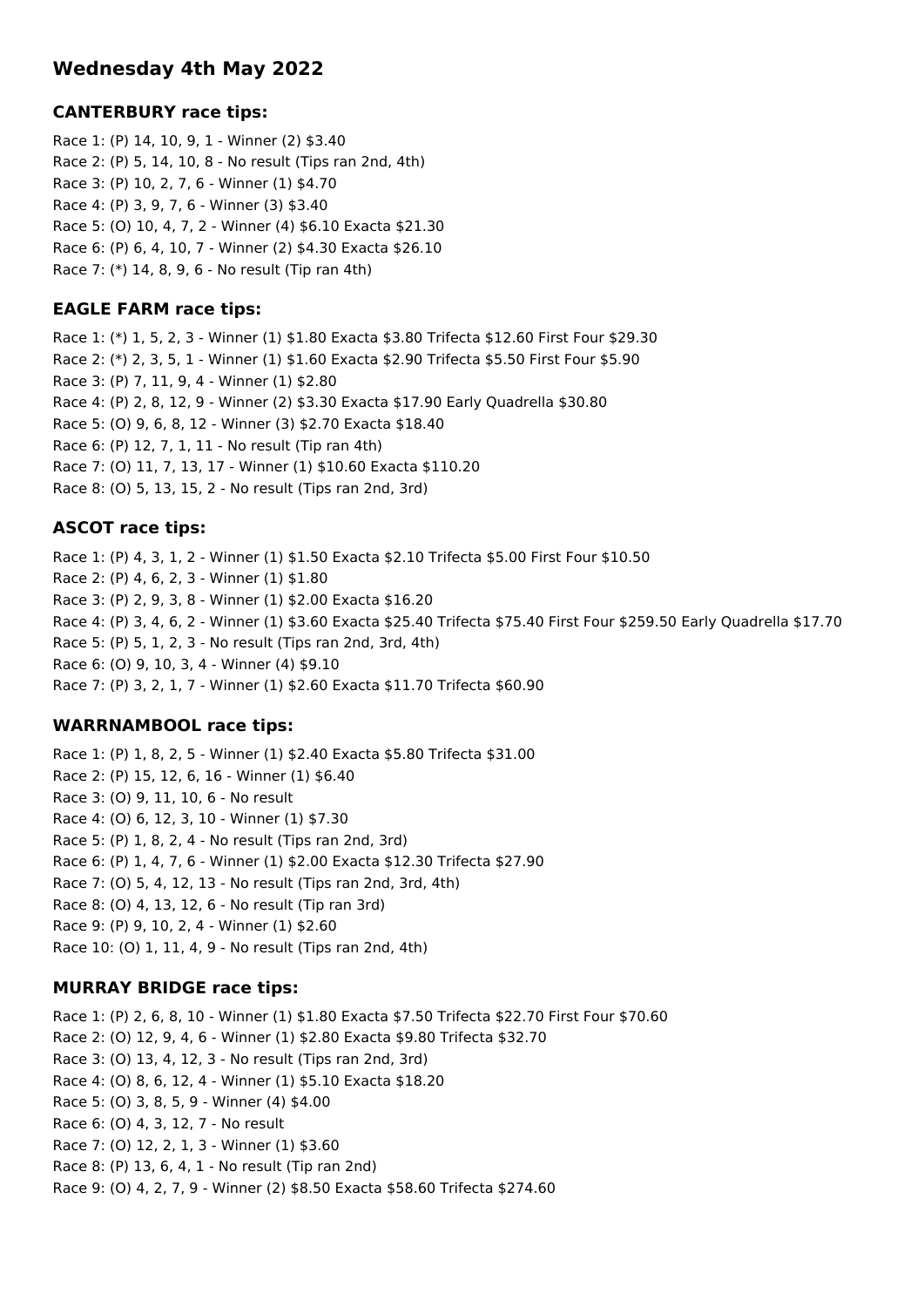## **Wednesday 27th April 2022**

## **WARWICK FARM race tips:**

Race 1: (P) 1, 8, 2, 7 - Winner (2) \$2.60 Exacta \$9.00 Race 2: (P) 5, 10, 6, 8 - Winner (2) \$4.10 Exacta \$10.40 Race 3: (P) 4, 7, 6, 3 - Winner (3) \$5.80 Exacta \$12.00 Race 4: (P) 4, 2, 3, 6 - Winner (1) \$1.90 Exacta \$9.30 Early Quadrella \$407.30 Race 5: (P) 5, 2, 1, 6 - Winner (3) \$3.80 Exacta \$9.80 Trifecta \$43.60 Race 6: (P) 1, 2, 4, 14 - Winner (2) \$4.40 Quadrella \$380.00

## **SALE race tips:**

Race 1: (P) 3, 8, 4, 2 - Winner (1) \$2.50 Race 2: (\*) 7, 3, 8, 1 - Winner (3) \$1.70 Exacta \$7.10 Trifecta \$14.60 Race 3: (P) 6, 7, 8, 4 - Winner (1) \$2.80 Exacta \$14.50 Trifecta \$33.10 Race 4: (P) 7, 4, 8, 6 - Winner (1) \$2.30 Exacta \$9.40 Early Quadrella \$24.70 Race 5: (P) 3, 9, 2, 1 - Winner (4) \$5.80 Exacta \$22.60 Trifecta \$68.00 Race 6: (\*) 2, 6, 7, 4 - Winner (3) \$5.40 Exacta \$10.30 Race 7: (P) 4, 8, 10, 9 - No result (Tips ran 3rd, 4th) Race 8: (O) 2, 9, 4, 8 - Winner (3) \$7.30

## **IPSWICH race tips:**

Race 1: (P) 2, 7, 9, 5 - No result (Tips ran 2nd, 3rd) Race 2: (O) 6, 12, 11, 1 - Winner (2) \$8.90 Race 3: (P) 7, 2, 9, 6 - Winner (1) \$3.20 Exacta \$24.70 Race 4: (P) 4, 6, 1, 2 - Winner (3) \$3.80 Exacta \$12.10 Race 5: (P) 3, 1, 6, 5 - Winner (1) \$2.70 Exacta \$10.80 Trifecta \$49.60 Race 6: (\*) 1, 2, 7, 4 - Winner (4) \$12.40 Exacta \$58.80 Trifecta \$231.70 Race 7: (O) 4, 6, 5, 11 - Winner (1) \$2.20 Exacta \$10.40 Race 8: (O) 18, 1, 11, 8 - No result (Tip ran 2nd)

## **MOUNT GAMBIER race tips:**

Race 1: (P) 1, 3, 5, 2 - Winner (1) \$2.30 Exacta \$7.30 Trifecta \$21.00 First Four \$22.30 Race 2: (P) 4, 8, 1, 10 - No result (Tips ran 2nd, 4th) Race 3: (O) 6, 7, 3, 4 - Winner (1) \$3.40 Exacta \$33.50 Race 4: (P) 3, 5, 7, 8 - Winner (2) \$2.30 Race 5: (P) 4, 7, 10, 9 - Winner (4) \$9.40 Race 6: (O) 3, 4, 7, 2 - No result (Tips ran 2nd, 3rd, 4th) Race 7: (O) 4, 7, 9, 1 - Winner (3) \$5.80

## **PINJARRA race tips:**

Race 1: (P) 2, 4, 1, 5 - Winner (1) \$2.30 Race 2: (P) 4, 1, 2, 6 - Winner (1) \$2.10 Exacta \$2.80 Race 3: (P) 1, 4, 6, 8 - Winner (3) \$3.60 Race 4: (P) 6, 1, 5, 7 - Winner (2) \$2.30 Exacta \$5.60 Trifecta \$35.20 Early Quadrella \$92.90 Race 5: (P) 8, 5, 2, 7 - No result (Tips ran 2nd, 3rd) Race 6: (P) 10, 3, 11, 4 - No result (Tips ran 3rd, 4th) Race 7: (O) 1, 3, 10, 6 - No result (Tips ran 2nd, 3rd) Race 8: (O) 7, 3, 4, 2 - Winner (1) \$4.10

## **Wednesday 20th April 2022**

## **CANTERBURY race tips:**

Race 1: (P) 6, 8, 3, 5 - Winner (1) \$1.90 Exacta \$6.80 Trifecta \$22.70 First Four \$51.50 Race 2: (P) 9, 7, 3, 6 - Winner (1) \$3.30 Exacta \$15.20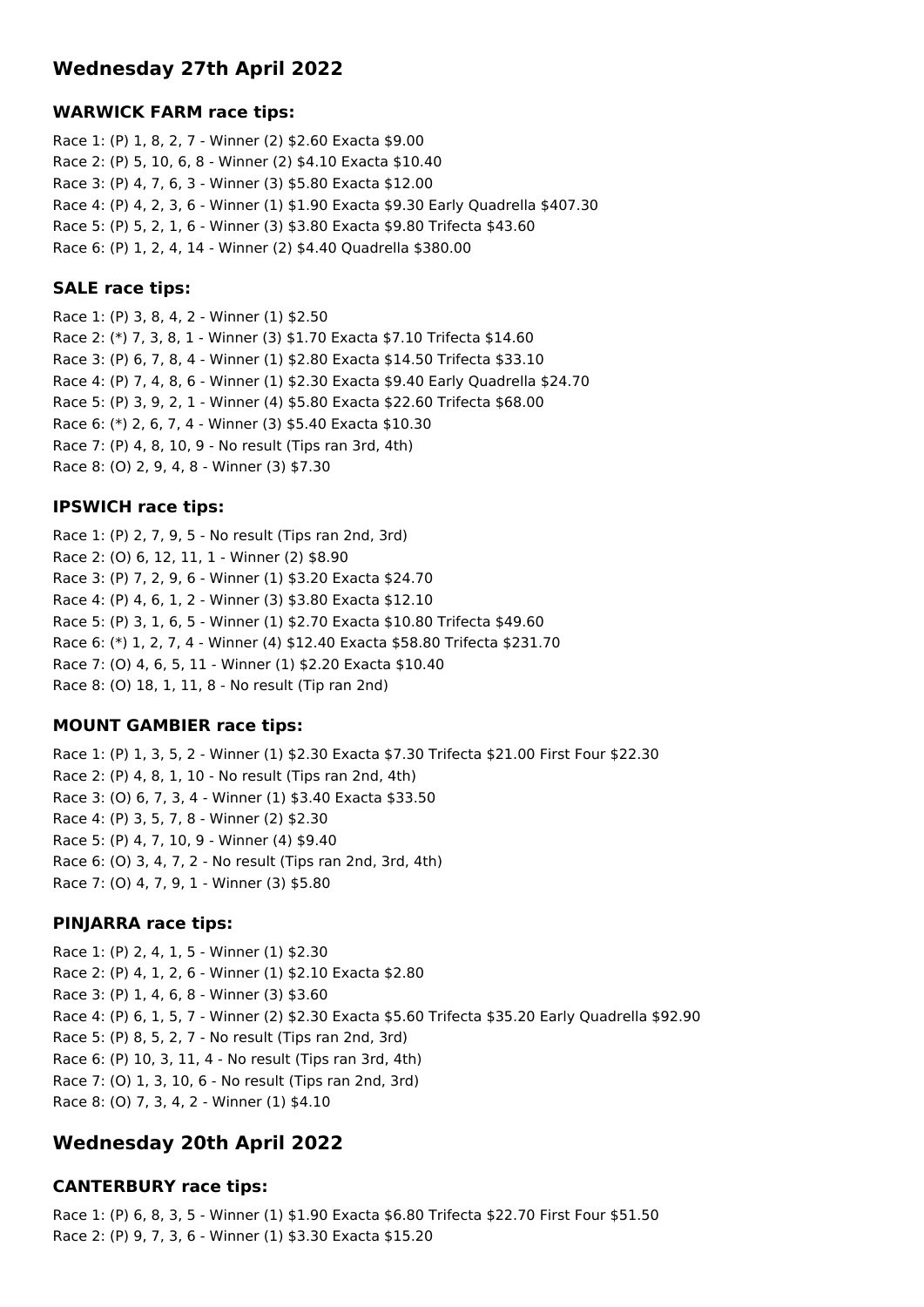Race 3: (P) 2, 1, 5, 7 - Winner (4) \$11.10 Race 4: (P) 6, 5, 1, 4 - Winner (1) \$2.90 Exacta \$17.10 Early Quadrella \$667.20 Race 5: (P) 1, 2, 5, 3 - No result (Tip ran 4th) Race 6: (P) 9, 15, 8, 12 - Winner (3) \$6.10 Exacta \$11.60 Trifecta \$66.80 Race 7: (P) 13, 2, 10, 5 - Winner (3) \$4.80 Exacta \$21.40 Trifecta \$41.90 Race 8: (\*) 3, 6, 4, 13 - No result (Tips ran 2nd, 3rd, 4th)

#### **BENDIGO race tips:**

Race 1: (P) 1, 2, 6, 3 - Winner (1) \$1.80 Exacta \$8.80 Trifecta \$18.20 First Four \$31.00 Race 2: (P) 9, 5, 6, 3 - Winner (1) \$2.20 Exacta \$8.00 Trifecta \$14.60 First Four \$19.80 Race 3: (P) 8, 10, 12, 5 - Winner (3) \$6.50 Exacta \$27.40 Trifecta \$119.10 Race 4: (P) 8, 1, 12, 9 - No result (Tips ran 2nd, 3rd, 4th) Race 5: (P) 10, 8, 5, 7 - No result (Tips ran 3rd, 4th) Race 6: (\*) 5, 8, 10, 2 - Winner (1) \$2.20 Race 7: (P) 3, 5, 9, 2 - Winner (2) \$3.10 Exacta \$12.40 Trifecta \$28.50 First Four \$98.40 Race 8: (\*) 6, 11, 10, 14 - Winner (2) \$8.50

#### **IPSWICH race tips:**

Race 1: (P) 2, 11, 5, 3 - No result (Tips ran 3rd, 4th) Race 2: (P) 5, 9, 12, 1 - Winner (3) \$6.80 Exacta \$20.00 Race 3: (O) 10, 2, 8, 7 - No result (Tips ran 2nd, 3rd, 4th) Race 4: (P) 2, 8, 7, 4 - No result (Tips ran 2nd, 3rd, 4th) Race 5: (P) 3, 6, 12, 9 - Winner (3) \$2.60 Exacta \$12.80 Trifecta \$21.60 Race 6: (P) 4, 3, 8, 12 - No result (Tips ran 2nd, 3rd, 4th) Race 7: (\*) 4, 14, 7, 2 - Winner (4) \$9.90 Race 8: (P) 2, 5, 1, 8 - Winner (4) \$8.80 Exacta \$26.40 Trifecta \$113.20 Race 9: (O) 10, 4, 2, 1 - Winner (3) \$8.70

#### **STRATHALBYN race tips:**

Race 1: (P) 7, 1, 3, 6 - Winner (4) \$11.30 Exacta \$45.30 Trifecta \$148.20 Race 2: (P) 13, 5, 11, 9 - Winner (4) \$9.20 Exacta \$63.20 Race 3: (P) 3, 6, 8, 7 - Winner (3) \$7.10 Race 4: (P) 6, 5, 3, 4 - Winner (1) \$3.30 Exacta \$20.60 Trifecta \$69.00 Early Quadrella \$3,179.10 Race 5: (O) 1, 4, 3, 6 - No result (Tip ran 3rd) Race 6: (O) 8, 5, 9, 7 - No result (Tips ran 3rd, 4th) Race 7: (O) 1, 11, 9, 8 - No result (Tips ran 2nd, 3rd)

#### **ASCOT race tips:**

Race 1: (P) 1, 4, 6, 7 - Winner (4) \$6.00 Exacta \$16.30 Trifecta \$46.50 First Four \$69.90 Race 2: (P) 2, 5, 4, 6 - No result (Tips ran 2nd, 3rd, 4th) Race 3: (P) 4, 6, 8, 5 - Winner (1) \$5.10 Race 4: (P) 1, 5, 3, 6 - Winner (3) \$3.80 Exacta \$42.00 Trifecta \$50.10 First Four \$274.50 Race 5: (P) 1, 4, 2, 5 - Winner (1) \$2.60 Exacta \$8.50 Trifecta \$18.30 First Four \$52.80 Race 6: (O) 7, 3, 8, 5 - Winner (4) \$7.70 Race 7: (P) 3, 1, 2, 4 - Winner (4) \$5.70 Race 8: (P) 6, 2, 3, 8 - Winner (4) \$11.30 Quadrella \$1,655.50

## **Wednesday 13th April 2022**

#### **DOOMBEN race tips:**

Race 1: (P) 1, 6, 4, 7 - Winner (2) \$8.60 Exacta \$74.00 Race 2: (P) 2, 4, 6, 9 - Winner (1) \$1.50 Race 3: (P) 11, 10, 3, 8 - Winner (2) \$3.30 Race 4: (O) 2, 3, 8, 1 - Winner (1) \$2.80 Exacta \$18.10 Trifecta \$49.60 First Four \$522.30 Early Quadrella \$345.40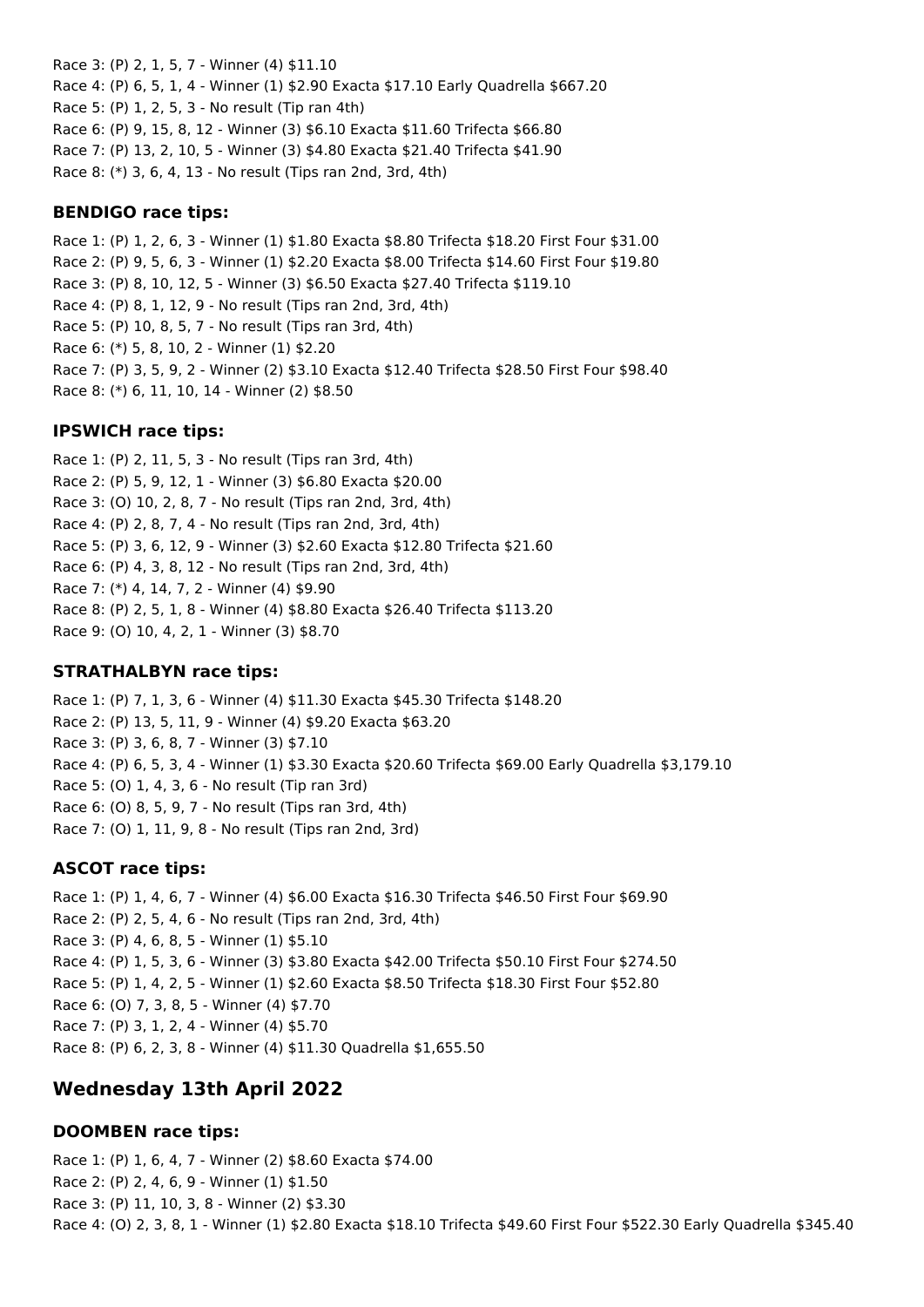Race 5: (P) 5, 7, 1, 11 - Winner (2) \$5.90 Exacta \$14.00 Trifecta \$33.40 Race 6: (P) 11, 1, 3, 10 - Winner (1) \$3.50 Race 7: (\*) 2, 10, 12, 6 - No result (Tips ran 2nd, 4th) Race 8: (O) 5, 11, 3, 1 - Winner (4) \$7.80

### **HAWKESBURY race tips:**

Race 1: (P) 2, 5, 6, 8 - Winner (2) \$2.70 Exacta \$5.40 Race 2: (P) 10, 2, 1, 5 - No result (Tips ran 2nd, 4th) Race 3: (\*) 1, 4, 7, 6 - Winner (1) \$2.30 Race 4: (\*) 2, 10, 8, 9 - Winner (1) \$1.80 Exacta \$6.90 Trifecta \$23.50 First Four \$46.80 Race 5: (\*) 9, 2, 7, 4 - Winner (2) \$2.80 Exacta \$5.20 Trifecta \$20.90 Race 6: (\*) 1, 6, 7, 5 - Winner (4) \$3.40 Race 7: (P) 3, 9, 6, 5 - Winner (2) \$6.00 Race 8: (O) 4, 3, 13, 7 - No result (Tips ran 2nd, 4th)

#### **GEELONG race tips:**

Race 1: (P) 7, 16, 1, 13 - Winner (4) \$10.40 Race 2: (P) 5, 3, 6, 4 - Winner (1) \$1.90 Exacta \$4.50 Race 3: (P) 1, 4, 2, 5 - Winner (3) \$7.30 Exacta \$16.30 Trifecta \$88.30 First Four \$130.60 Race 4: (P) 7, 5, 1, 4 - No result (Tips ran 2nd, 3rd) Race 5: (P) 1, 3, 7, 6 - Winner (2) \$2.70 Exacta \$11.20 Race 6: (P) 6, 2, 4, 7 - Winner (1) \$2.50 Exacta \$7.30 Race 7: (O) 5, 9, 6, 13 - No result (Tips ran 3rd, 4th) Race 8: (O) 11, 3, 14, 5 - No result (Tip ran 3rd)

## **PORT LINCOLN race tips:**

Race 1: (P) 2, 4, 7, 5 - Winner (2) \$4.30 Race 2: (O) 2, 3, 5, 9 - Winner (3) \$3.30 Exacta \$9.20 Trifecta \$30.10 Race 3: (P) 4, 6, 3, 1 - Winner (4) \$4.20 Exacta \$17.30 Trifecta \$55.80 First Four \$262.70 Race 4: (O) 10, 3, 5, 2 - Winner (4) \$5.40 Early Quadrella \$755.60 Race 5: (O) 2, 9, 3, 5 - Winner (2) \$8.30 Race 6: (O) 1, 2, 10, 5 - No result (Tips ran 2nd, 3rd) Race 7: (O) 1, 6, 5, 3 - Winner (1) \$2.50 Exacta \$11.70 Race 8: (O) 4, 7, 12, 6 - No result (Tip ran 4th)

## **PINJARRA race tips:**

Race 1: (P) 9, 5, 6, 7 - Winner (1) \$2.20 Race 2: (P) 6, 2, 7, 1 - Winner (1) \$3.30 Exacta \$8.40 Race 3: (O) 1, 4, 9, 5 - Winner (2) \$7.30 Exacta \$34.70 Race 4: (P) 5, 6, 4, 7 - Winner (3) \$2.80 Early Quadrella \$352.90 Race 5: (P) 9, 2, 8, 3 - Winner (3) \$7.60 Exacta \$24.40 Race 6: (O) 2, 6, 5, 1 - Winner (4) \$2.20 Exacta \$16.40 Race 7: (O) 5, 3, 9, 11 - No result (Tips ran 2nd, 3rd) Race 8: (O) 10, 7, 8, 2 - Winner (4) \$3.70

## **Wednesday 6th April 2022**

#### **CANTERBURY race tips:**

Race 1: (P) 11, 2, 8, 12 - Winner (4) \$9.20 Exacta \$32.80 Trifecta \$103.40 First Four \$198.30 Race 2: (P) 2, 3, 1, 6 - Winner (3) \$3.60 Exacta \$17.70 Race 3: (P) 4, 2, 7, 3 - Winner (4) \$9.40 Exacta \$23.00 Trifecta \$101.50 First Four \$224.00 Race 4: (P) 5, 6, 4, 13 - No result (Tips ran 2nd, 3rd, 4th) Race 5: (P) 3, 8, 4, 9 - Winner (1) \$1.90 Exacta \$6.20 Race 6: (O) 9, 1, 8, 7 - Abandoned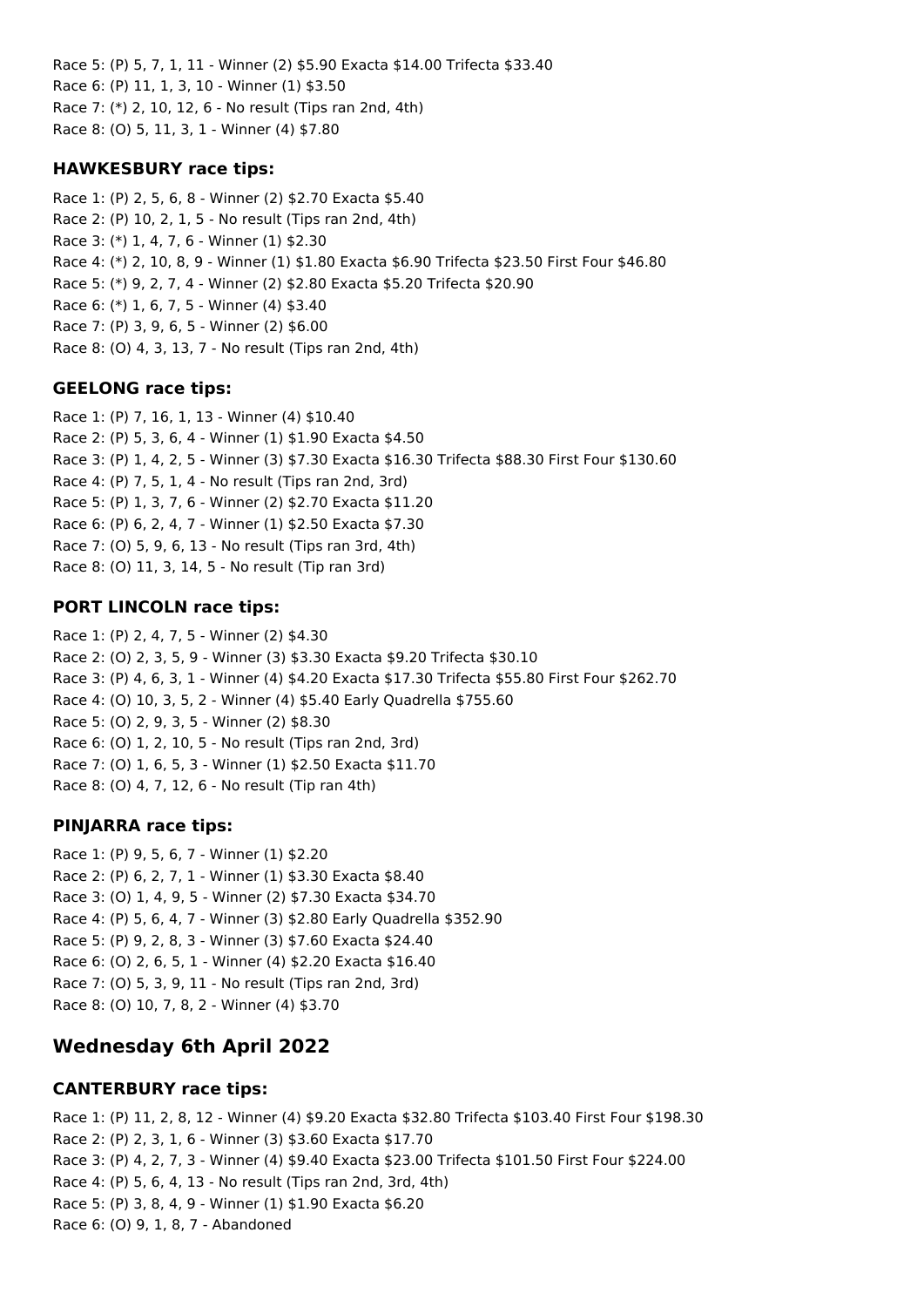Race 7: (P) 9, 7, 5, 13 - Abandoned Race 8: (P) 7, 12, 1, 9 - Abandoned

#### **SANDOWN race tips:**

Race 1: (\*) 1, 3, 4, 6 - Winner (1) \$1.30 Exacta \$2.60 Race 2: (P) 6, 4, 1, 7 - Winner (1) \$1.70 Exacta \$8.90 Trifecta \$24.60 First Four \$60.60 Race 3: (P) 2, 1, 4, 7 - Winner (3) \$4.80 Exacta \$22.70 Race 4: (\*) 3, 7, 1, 4 - Winner (3) \$3.70 Exacta \$15.10 Trifecta \$29.20 Race 5: (P) 7, 6, 10, 1 - Winner (4) \$4.40 Exacta \$46.70 Trifecta \$143.90 Early Quadrella \$269.40 Race 6: (P) 2, 8, 9, 3 - Winner (1) \$2.90 Exacta \$16.80 Race 7: (O) 4, 9, 10, 7 - Winner (3) \$5.20 Exacta \$41.70 Race 8: (O) 5, 4, 8, 1 - Winner (4) \$7.10 Exacta \$15.60 Race 9: (O) 3, 5, 16, 6 - No result (Tip ran 2nd)

## **IPSWICH race tips:**

Race 1: (P) 4, 6, 11, 7 - Winner (2) \$5.10 Race 2: (P) 9, 8, 1, 5 - Winner (4) \$7.30 Race 3: (P) 2, 4, 3, 5 - Winner (1) \$2.40 Exacta \$6.50 Trifecta \$60.20 First Four \$110.30 Race 4: (P) 3, 1, 6, 2 - Winner (4) \$6.70 Exacta \$32.30 Early Quadrella \$447.50 Race 5: (P) 11, 3, 9, 8 - Winner (3) \$3.00 Exacta \$14.30 Race 6: (P) 3, 7, 2, 4 - No result (Tips ran 2nd, 3rd, 4th) Race 7: (P) 7, 2, 4, 3 - Winner (1) \$3.20 Exacta \$27.90 Race 8: (P) 13, 11, 8, 6 - Winner (1) \$1.80 Exacta \$3.30

## **BALAKLAVA race tips:**

Race 1: (P) 6, 7, 4, 1 - Winner (3) \$5.20 Race 2: (P) 3, 1, 4, 6 - No result (Tips ran 2nd, 3rd, 4th) Race 3: (O) 7, 12, 6, 1 - No result (Tips ran 2nd, 3rd) Race 4: (P) 13, 1, 5, 8 - Winner (4) \$5.80 Race 5: (O) 6, 8, 9, 3 - No result (Tips ran 3rd, 4th) Race 6: (O) 9, 1, 8, 3 - Winner (1) \$8.20 Race 7: (P) 5, 6, 10, 7 - Winner (1) \$2.90

## **ASCOT race tips:**

Race 1: (P) 3, 4, 5, 1 - Winner (1) \$3.00 Race 2: (P) 10, 5, 4, 2 - Winner (3) \$4.50 Exacta \$13.40 Race 3: (P) 6, 3, 1, 9 - Winner (1) \$4.00 Exacta \$13.00 Race 4: (P) 7, 1, 2, 5 - Winner (1) \$1.70 Exacta \$7.80 Trifecta \$24.90 Early Quadrella \$208.00 Race 5: (O) 3, 4, 6, 2 - Winner (3) \$6.90 Exacta \$42.20 Race 6: (P) 1, 6, 4, 9 - No result (Tips ran 3rd, 4th) Race 7: (O) 12, 3, 9, 6 - No result

## **LAUNCESTON race tips:**

Race 1: (P) 8, 2, 1, 4 - Winner (3) \$3.80 Exacta \$10.50 Race 2: (O) 9, 5, 4, 8 - Winner (1) \$1.70 Exacta \$9.00 Race 3: (P) 2, 4, 1, 7 - No result (Tips ran 3rd, 4th) Race 4: (P) 1, 4, 3, 5 - Winner (3) \$7.70 Exacta \$46.50 Race 5: (P) 6, 2, 1, 5 - No result (Tips ran 2nd, 3rd, 4th) Race 6: (P) 4, 6, 1, 7 - Winner (4) \$6.60 Exacta \$22.80 Race 7: (P) 5, 7, 1, 2 - Winner (2) \$4.10 Race 8: (P) 2, 5, 6, 1 - Winner (2) \$10.00 Exacta \$16.70 Trifecta \$19.80 First Four \$23.70

## **Wednesday 30th March 2022**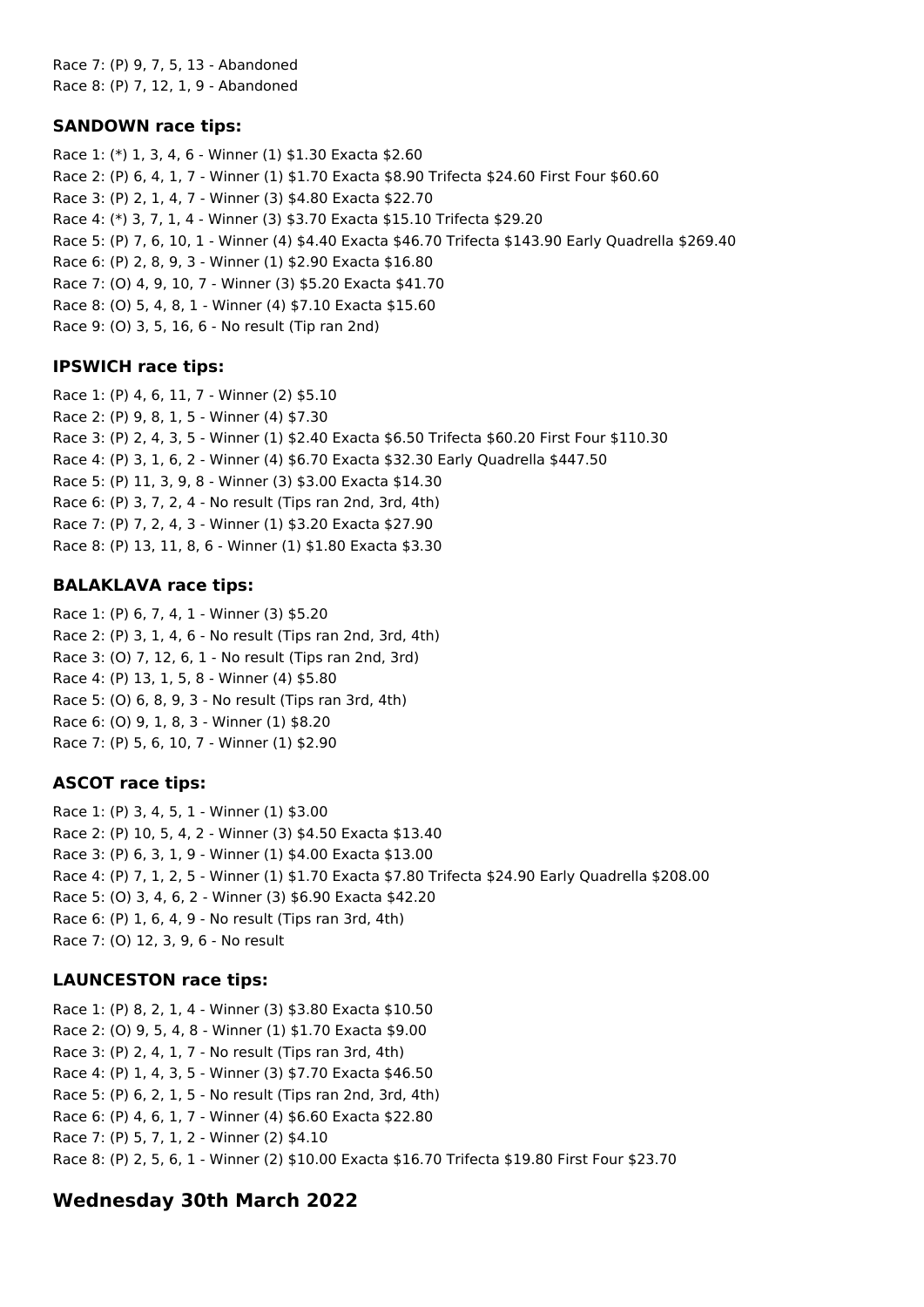#### **CANTERBURY race tips:**

Race 1: (P) 3, 7, 1, 5 - Winner (1) \$3.70 Exacta \$17.20 Race 2: (\*) 6, 2, 1, 3 - Winner (1) \$2.30 Exacta \$10.00 Trifecta \$30.60 Race 3: (\*) 5, 3, 1, 4 - Winner (2) \$3.90 Exacta \$12.30 Race 4: (P) 10, 1, 8, 3 - Winner (1) \$2.30 Exacta \$13.00 Trifecta \$49.30 Early Quadrella \$87.10 Race 5: (P) 7, 8, 5, 3 - Winner (2) \$3.20 Race 6: (P) 9, 5, 8, 1 - Winner (2) \$6.30 Exacta \$32.20 Race 7: (P) 10, 7, 8, 9 - Winner (3) \$8.50 Race 8: (P) 8, 13, 4, 15 - No result (Tips ran 2nd, 3rd)

### **SANDOWN race tips:**

Race 1: (P) 2, 4, 1, 5 - Winner (2) \$6.90 Exacta \$28.00 Race 2: (P) 6, 8, 5, 1 - Winner (3) \$9.20 Exacta \$62.00 Race 3: (\*) 5, 7, 2, 3 - Winner (4) \$11.20 Exacta \$82.90 Trifecta \$135.40 Race 4: (\*) 8, 2, 5, 6 - Winner (1) \$1.50 Exacta \$5.70 Trifecta \$21.90 Early Quadrella \$1,104.30 Race 5: (\*) 3, 2, 5, 4 - Winner (1) \$2.10 Exacta \$4.20 Trifecta \$18.10 First Four \$27.30 Race 6: (P) 12, 4, 8, 5 - No result (Tip ran 4th) Race 7: (P) 5, 4, 2, 3 - No result (Tips ran 2nd, 3rd) Race 8: (\*) 14, 12, 4, 10 - Winner (1) \$3.00 Exacta \$8.40

#### **DOOMBEN race tips:**

Race 1: (P) 1, 2, 3, 4 - Abandoned Race 2: (P) 1, 2, 3, 4 - Abandoned Race 3: (P) 2, 3, 4, 6 - Abandoned Race 4: (O) 1, 3, 7, 2 - Abandoned Race 5: (P) 3, 4, 1, 2 - Abandoned Race 6: (P) 1, 2, 7, 10 - Abandoned Race 7: (P) 2, 4, 11, 1 - Abandoned Race 8: (P) 1, 3, 2, 6 - Abandoned

#### **OAKBANK race tips:**

Race 1: (P) 1, 4, 9, 5 - Winner (2) \$5.50 Exacta \$26.80 Trifecta \$81.00 Race 2: (\*) 10, 5, 4, 7 - Winner (1) \$1.30 Race 3: (P) 7, 2, 6, 4 - Winner (2) \$6.90 Exacta \$26.00 Race 4: (\*) 13, 14, 8, 11 - Winner (1) \$2.20 Exacta \$13.70 Trifecta \$108.50 Early Quadrella \$128.20 Race 5: (\*) 1, 7, 8, 9 - Winner (4) \$12.30 Exacta \$28.80 Race 6: (O) 5, 4, 14, 8 - No result Race 7: (O) 4, 8, 17, 10 - Winner (1) \$2.80 Exacta \$16.80

#### **PINJARRA race tips:**

Race 1: (P) 5, 10, 2, 4 - Winner (2) \$2.10 Exacta \$6.10 Trifecta \$14.30 Race 2: (O) 1, 9, 10, 4 - Winner (4) \$2.60 Exacta \$11.60 Race 3: (O) 7, 2, 9, 5 - No result (Tips ran 2nd, 3rd) Race 4: (P) 1, 3, 4, 6 - Winner (1) \$2.30 Race 5: (P) 2, 12, 7, 1 - Winner (1) \$2.00 Exacta \$60.40 Trifecta \$244.30 Race 6: (P) 2, 6, 1, 7 - No result (Tips ran 3rd, 4th) Race 7: (P) 4, 3, 1, 5 - Winner (3) \$2.90 Race 8: (P) 6, 3, 11, 4 - Winner (1) \$2.20 Exacta \$13.60

#### **CANBERRA race tips:**

Race 1: (P) 2, 6, 7, 1 - Winner (3) \$4.10 Exacta \$19.10 Trifecta \$68.60 Race 2: (P) 2, 7, 12, 8 - Winner (1) \$1.50 Race 3: (P) 6, 5, 3, 2 - Winner (1) \$2.60 Exacta \$6.50 Race 4: (O) 11, 14, 5, 6 - No result (Tip ran 4th)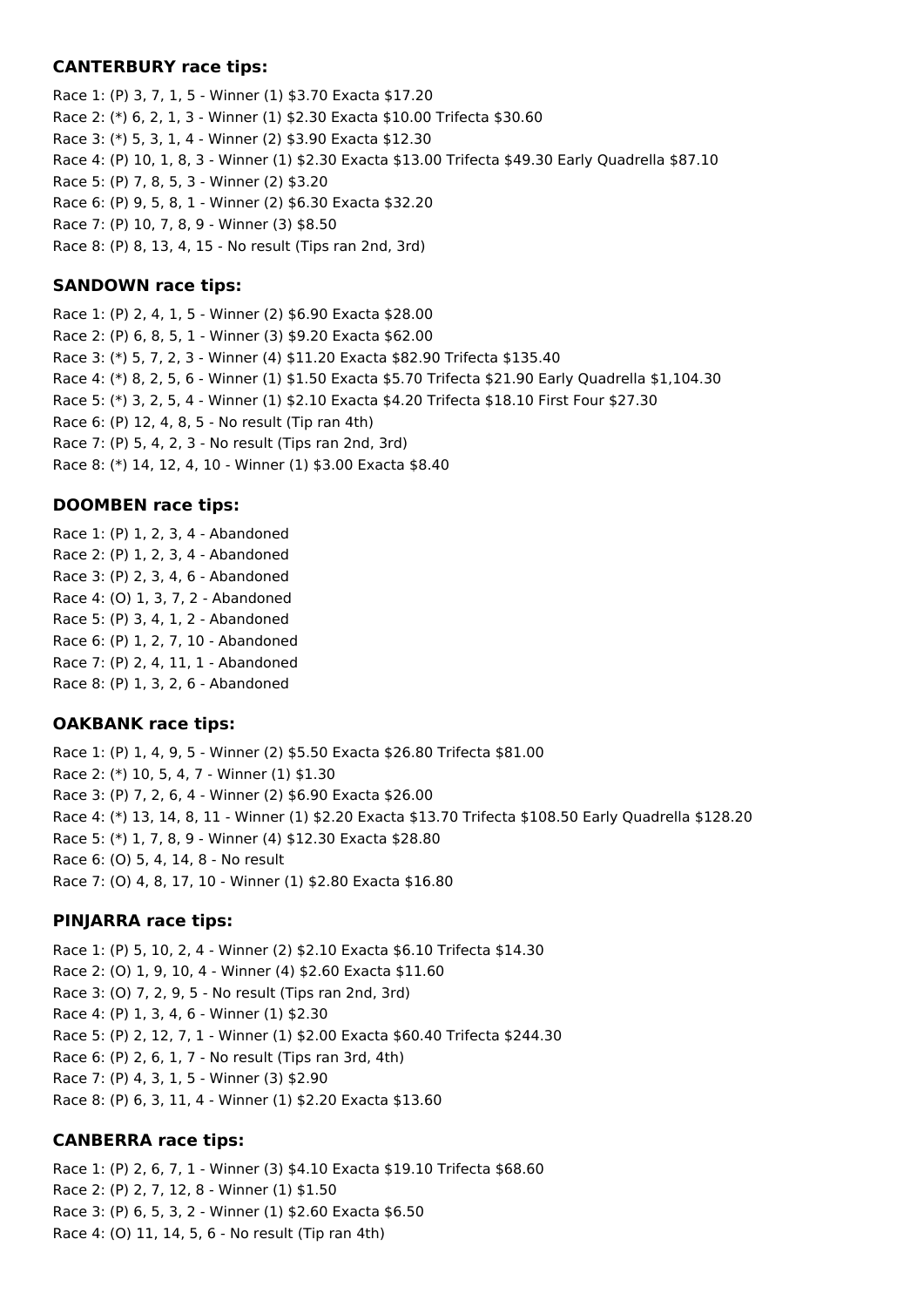Race 5: (O) 5, 7, 6, 9 - Winner (1) \$4.60 Exacta \$36.80 Trifecta \$375.00 First Four \$1,620.30 Race 6: (O) 4, 3, 9, 13 - No result (Tip ran 3rd) Race 7: (P) 9, 4, 7, 3 - No result (Tips ran 2nd, 3rd, 4th) Race 8: (P) 12, 2, 3, 7 - Winner (2) \$4.90

### **LAUNCESTON race tips:**

Race 1: (O) 4, 12, 9, 10 - Winner (1) \$3.30 Race 2: (O) 12, 14, 4, 9 - Winner (1) \$2.20 Exacta \$11.70 Trifecta \$52.30 Race 3: (P) 5, 6, 1, 2 - No result Race 4: (P) 4, 8, 3, 5 - Winner (4) \$14.40 Exacta \$68.90 Race 5: (P) 3, 9, 10, 7 - Winner (3) \$2.50 Race 6: (O) 7, 5, 2, 4 - Winner (1) \$5.80 Race 7: (P) 2, 3, 7, 8 - No result (Tips ran 2nd, 4th) Race 8: (P) 2, 1, 5, 4 - Winner (1) \$1.40

## **Wednesday 23rd March 2022**

#### **WARWICK FARM race tips:**

Race 1: (P) 6, 3, 1, 8 - Winner (4) \$5.60 Race 2: (P) 9, 6, 1, 3 - No result (Tips ran 2nd, 3rd, 4th) Race 3: (P) 11, 4, 1, 9 - Winner (1) \$3.80 Exacta \$12.70 Trifecta \$47.50 Race 4: (P) 7, 6, 4, 1 - Winner (1) \$2.60 Race 5: (P) 8, 7, 13, 10 - Winner (1) \$2.40 Exacta \$4.50 Trifecta \$31.80 Race 6: (P) 9, 4, 5, 7 - Winner (2) \$2.40 Race 7: (P) 1, 5, 16, 7 - No result (Tips ran 2nd, 3rd, 4th) Race 8: (O) 10, 6, 17, 4 - No result (Tip ran 3rd)

#### **SANDOWN race tips:**

Race 1: (P) 5, 3, 2, 4 - Winner (1) \$2.90 Race 2: (P) 2, 5, 6, 4 - Winner (4) \$11.60 Exacta \$43.90 Trifecta \$91.70 Race 3: (P) 1, 2, 6, 5 - Winner (4) \$5.10 Exacta \$24.70 Trifecta \$52.50 First Four \$114.20 Race 4: (P) 2, 3, 5, 6 - Winner (3) \$3.00 Exacta \$24.80 Early Quadrella \$776.20 Race 5: (\*) 1, 7, 5, 2 - Winner (4) \$8.70 Exacta \$34.10 Trifecta \$36.70 Race 6: (P) 5, 4, 2, 7 - Winner (2) \$4.50 Exacta \$31.50 Race 7: (O) 2, 11, 4, 12 - Winner (1) \$2.40 Exacta \$12.50 Trifecta \$58.10 Race 8: (P) 10, 1, 12, 5 - Winner (4) \$3.90 Exacta \$18.30 Trifecta \$50.30 Quadrella \$833.80

#### **EAGLE FARM race tips:**

Race 1: (\*) 3, 2, 1, 4 - Winner (1) \$1.90 Exacta \$6.80 Race 2: (P) 6, 3, 8, 10 - Winner (1) \$2.30 Race 3: (P) 2, 1, 7, 9 - Winner (2) \$2.60 Exacta \$7.80 Race 4: (P) 3, 2, 7, 8 - No result (Tips ran 2nd, 3rd, 4th) Race 5: (\*) 4, 7, 8, 6 - Winner (1) \$3.20 Exacta \$23.80 Race 6: (\*) 3, 8, 6, 2 - Winner (1) \$2.70 Race 7: (P) 12, 7, 11, 9 - Winner (1) \$2.80

#### **STRATHALBYN race tips:**

Race 1: (O) 8, 7, 12, 2 - No result (Tips ran 3rd, 4th) Race 2: (O) 1, 6, 3, 8 - Winner (2) \$3.20 Race 3: (O) 14, 3, 10, 2 - No result (Tips ran 2nd, 4th) Race 4: (O) 10, 6, 4, 8 - No result (Tips ran 2nd, 4th) Race 5: (O) 9, 7, 6, 5 - Winner (3) \$4.60 Exacta \$27.30 Race 6: (O) 9, 1, 2, 13 - Winner (4) \$11.00 Exacta \$48.20 Trifecta \$327.10 Race 7: (O) 5, 13, 2, 12 - No result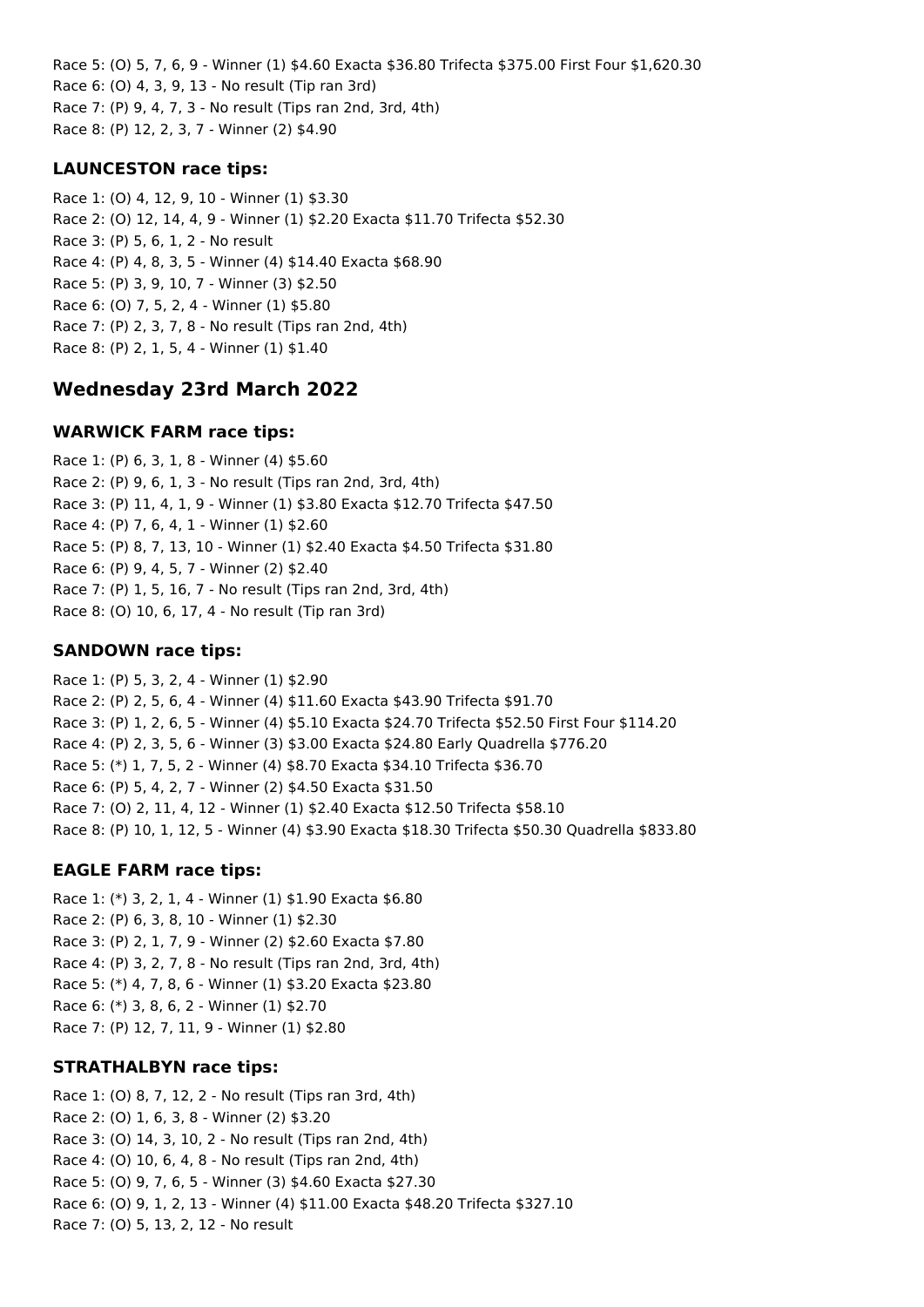### **ASCOT race tips:**

Race 1: (P) 5, 1, 2, 3 - No result (Tips ran 2nd, 3rd, 4th) Race 2: (O) 3, 2, 6, 1 - Winner (1) \$2.80 Race 3: (P) 8, 9, 2, 6 - Winner (1) \$4.30 Exacta \$21.90 Race 4: (P) 3, 2, 5, 1 - Winner (1) \$2.30 Exacta \$20.40 Trifecta \$37.10 Race 5: (P) 6, 1, 3, 5 - Winner (4) \$7.70 Early Quadrella \$169.50 Race 6: (P) 1, 5, 3, 4 - Winner (3) \$5.10 Exacta \$8.00 Race 7: (P) 6, 7, 1, 9 - Winner (3) \$4.00 Exacta \$11.40 Trifecta \$20.70 First Four \$72.60 Race 8: (P) 2, 7, 8, 6 - No result (Tips ran 2nd, 3rd) Race 9: (O) 2, 3, 6, 7 - Winner (2) \$4.20

## **Wednesday 16th March 2022**

#### **RANDWICK Kensington race tips:**

Race 1: (P) 3, 2, 4, 1 - Abandoned Race 2: (P) 1, 8, 2, 4 - Abandoned Race 3: (P) 6, 1, 8, 2 - Abandoned Race 4: (P) 8, 7, 6, 3 - Abandoned Race 5: (P) 5, 4, 3, 6 - Abandoned Race 6: (P) 10, 1, 9, 11 - Abandoned Race 7: (P) 6, 10, 3, 9 - Abandoned Race 8: (P) 11, 10, 4, 14 - Abandoned

#### **SANDOWN race tips:**

Race 1: (P) 3, 6, 7, 8 - Winner (3) \$4.10 Exacta \$17.10 Race 2: (P) 8, 3, 6, 2 - No result (Tips ran 2nd, 3rd, 4th) Race 3: (\*) 1, 5, 6, 2 - Winner (2) \$3.30 Race 4: (\*) 2, 6, 7, 8 - Winner (2) \$3.40 Exacta \$26.80 Trifecta \$59.60 First Four \$111.10 Race 5: (\*) 2, 7, 1, 3 - Winner (2) \$4.40 Exacta \$10.90 Trifecta \$34.70 Race 6: (P) 6, 1, 7, 5 - No result (Tips ran 2nd, 3rd, 4th) Race 7: (O) 4, 8, 2, 11 - Winner (3) \$7.90 Race 8: (O) 4, 7, 11, 10 - No result (Tips ran 2nd, 3rd) Race 9: (P) 12, 3, 7, 6 - Winner (3) \$7.30

## **EAGLE FARM race tips:**

Race 1: (P) 2, 1, 3, 5 - Winner (4) \$6.10 Exacta \$15.50 Race 2: (P) 8, 4, 7, 5 - No result (Tips ran 2nd, 3rd, 4th) Race 3: (P) 1, 2, 3, 10 - Winner (1) \$2.60 Race 4: (P) 5, 11, 9, 8 - No result (Tips ran 3rd, 4th) Race 5: (P) 10, 5, 9, 6 - Winner (3) \$5.80 Exacta \$18.40 Trifecta \$77.90 Race 5: (P) 10, 5, 9, 6 - Winner (3) \$5.80 Exacta \$18.40 Trifecta \$77.90 Race 6: (P) 7, 5, 4, 1 - Winner (2) \$3.10 Exacta \$24.30 Trifecta \$83.10 Race 7: (P) 1, 2, 6, 9 - Winner (3) \$7.90 Race 8: (O) 8, 5, 10, 9 - Winner (1) \$3.80 Exacta \$36.70 Trifecta \$139.00

## **LAUNCESTON race tips:**

Race 1: (P) 9, 3, 5, 4 - Winner (1) \$1.60 Exacta \$8.60 Trifecta \$25.50 First Four \$100.10 Race 2: (P) 12, 6, 2, 14 - No result (Tips ran 2nd, 3rd) Race 3: (O) 10, 13, 4, 7 - No result (Tip ran 2nd) Race 4: (O) 10, 9, 5, 1 - Winner (2) \$2.10 Exacta \$8.80 Trifecta \$23.90 Race 5: (P) 1, 8, 4, 5 - No result (Tips ran 3rd, 4th) Race 6: (P) 4, 3, 1, 6 - No result (Tips ran 2nd, 4th) Race 7: (P) 5, 4, 6, 7 - Winner (1) \$1.90 Exacta \$12.90 Trifecta \$36.10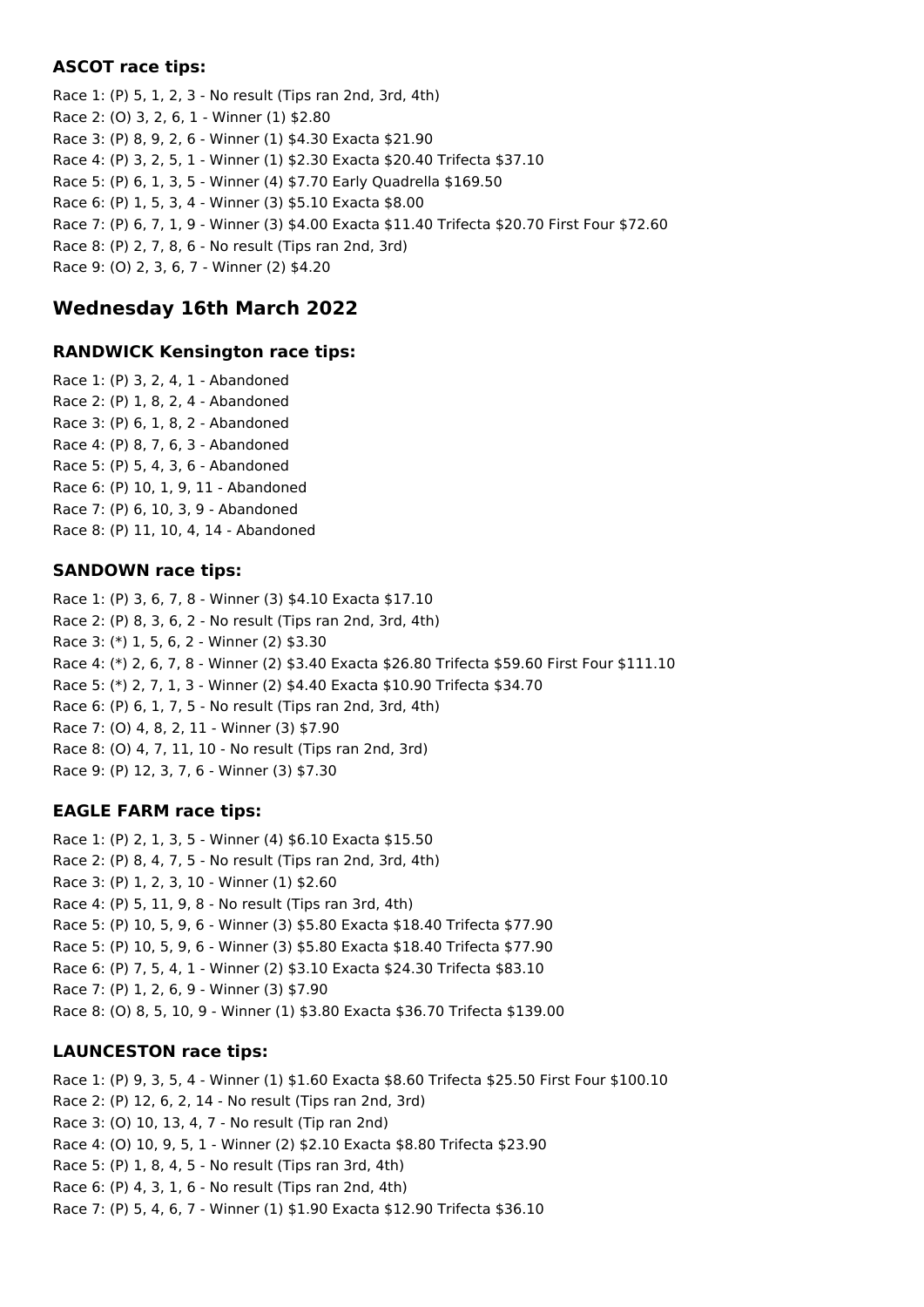#### **ASCOT race tips:**

Race 1: (P) 3, 5, 1, 2 - Winner (2) \$2.40 Exacta \$3.30 Trifecta \$11.10 Race 2: (P) 8, 2, 9, 7 - No result (Tips ran 2nd, 3rd) Race 3: (P) 5, 2, 3, 7 - No result (Tips ran 2nd, 3rd, 4th) Race 4: (P) 1, 3, 4, 2 - Winner (3) \$4.20 Exacta \$21.00 Trifecta \$85.60 First Four \$113.20 Race 5: (P) 3, 4, 9, 5 - Winner (2) \$3.00 Exacta \$11.50 Race 6: (O) 3, 4, 7, 2 - No result (Tips ran 2nd, 3rd) Race 7: (P) 1, 4, 8, 7 - Winner (1) \$2.20 Exacta \$7.10

## **Wednesday 9th March 2022**

#### **CANTERBURY race tips:**

Race 1: (P) 1, 3, 4, 8 - Abandoned Race 2: (P) 1, 2, 10, 8 - Abandoned Race 3: (P) 1, 4, 7, 5 - Abandoned Race 4: (P) 1, 2, 9, 5 - Abandoned Race 5: (P) 1, 4, 2, 3 - Abandoned Race 6: (P) 4, 9, 10, 5 - Abandoned Race 7: (O) 1, 6, 4, 5 - Abandoned Race 8: (O) 1, 4, 3, 8 - Abandoned

#### **SANDOWN race tips:**

Race 1: (P) 4, 10, 6, 7 - Winner (1) \$2.30 Exacta \$8.80 Trifecta \$14.10 Race 2: (P) 6, 4, 1, 10 - Winner (2) \$6.70 Exacta \$12.00 Trifecta \$66.20 First Four \$162.90 Race 3: (P) 7, 2, 3, 1 - Winner (4) \$5.40 Exacta \$21.00 Race 4: (P) 2, 9, 4, 8 - Winner (2) \$4.30 Race 5: (\*) 10, 4, 5, 6 - No result Race 6: (P) 10, 9, 6, 5 - Winner (3) \$5.60 Exacta \$17.60 Race 7: (O) 4, 5, 11, 8 - Winner (2) \$4.50 Exacta \$9.20 Trifecta \$144.60 Race 8: (P) 7, 6, 9, 13 - Winner (3) \$5.40 Exacta \$18.10 Trifecta \$83.50 Race 9: (P) 10, 14, 15, 1 - Winner (1) \$4.10 Quadrella \$538.10

#### **ASCOT race tips:**

Race 1: (P) 1, 2, 4, 8 - No result (Tips ran 2nd, 3rd, 4th) Race 2: (P) 4, 2, 5, 7 - Winner (1) \$4.00 Race 3: (P) 5, 2, 4, 3 - Winner (2) \$3.30 Exacta \$14.40 Trifecta \$31.40 Race 4: (P) 3, 1, 5, 6 - No result (Tips ran 2nd, 3rd, 4th) Race 5: (P) 3, 7, 1, 5 - No result (Tip ran 2nd) Race 6: (P) 1, 5, 9, 3 - Winner (3) \$5.00 Exacta \$25.10 Trifecta \$98.70 First Four \$154.50 Race 7: (P) 4, 1, 7, 6 - Winner (3) \$4.90 Exacta \$14.10

#### **IPSWICH race tips:**

Race 1: (P) 2, 1, 4, 3 - Winner (1) \$2.60 Exacta \$6.30 Trifecta \$14.20 First Four \$28.20 Race 2: (P) 7, 11, 8, 4 - Winner (2) \$4.80 Race 3: (P) 2, 10, 11, 9 - Winner (1) \$2.10 Race 4: (P) 7, 11, 12, 8 - Winner (1) \$1.60 Exacta \$8.10 Trifecta \$26.50 Early Quadrella \$76.00 Race 5: (P) 7, 2, 8, 3 - No result (Tips ran 2nd, 3rd, 4th) Race 6: (O) 7, 9, 3, 1 - No result (Tips ran 2nd, 3rd, 4th) Race 7: (P) 6, 4, 3, 5 - No result (Tip ran 4th)

#### **STRATHALBYN race tips:**

Race 1: (P) 4, 9, 5, 7 - No result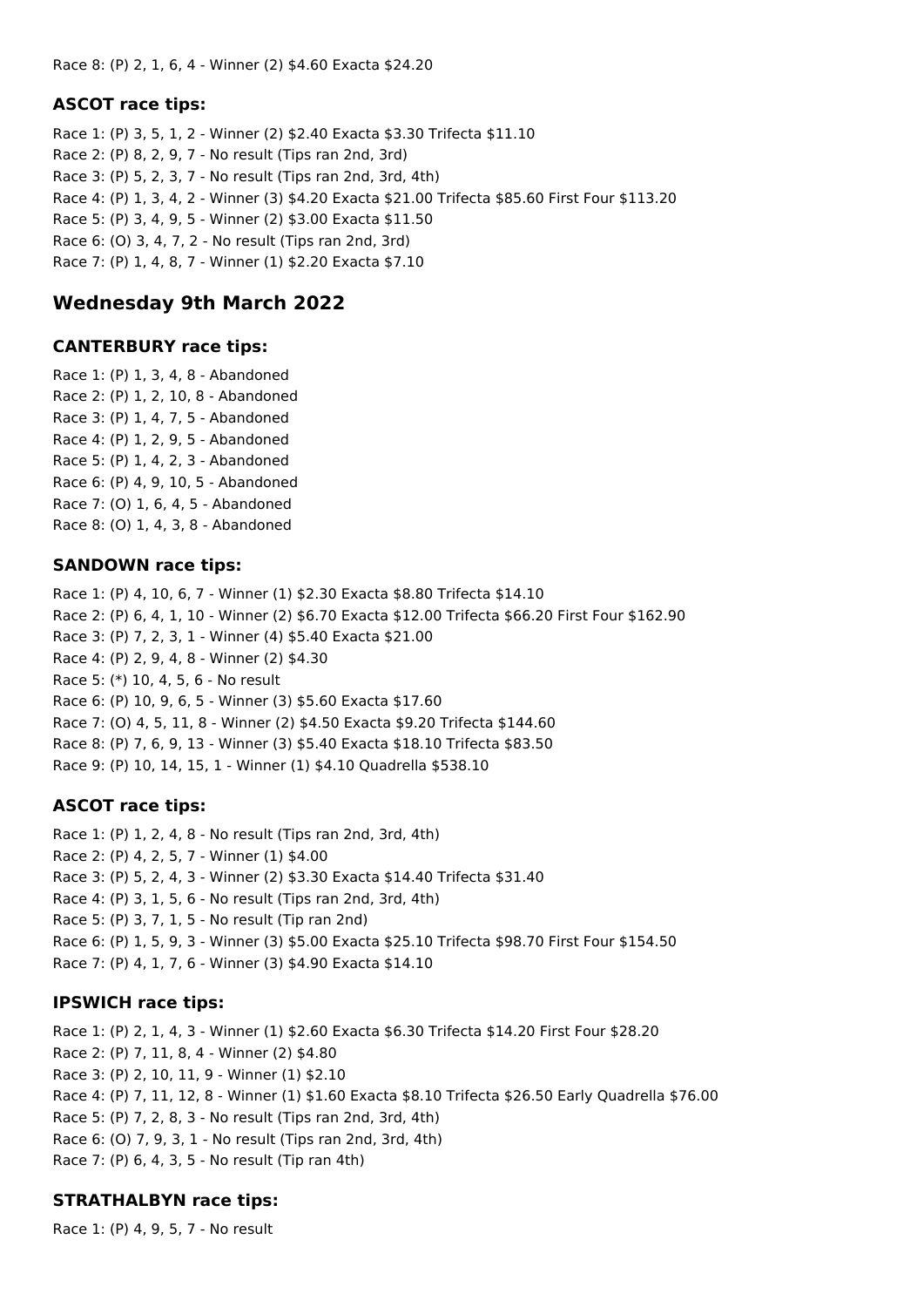Race 2: (P) 2, 1, 10, 9 - No result (Tips ran 2nd, 3rd) Race 3: (P) 13, 7, 1, 9 - No result (Tip ran 2nd) Race 4: (P) 11, 7, 2, 8 - Winner (3) \$8.50 Exacta \$22.80 Race 5: (P) 1, 4, 5, 9 - Winner (2) \$8.00 Race 6: (P) 1, 8, 3, 2 - Winner (1) \$2.00 Exacta \$7.80 Trifecta \$24.00 Race 7: (O) 10, 1, 3, 9 - Winner (1) \$20.20 Race 8: (O) 8, 5, 3, 10 - Winner (1) \$2.90 Quadrella \$680.70

## **LAUNCESTON race tips:**

Race 1: (P) 4, 1, 5, 3 - No result (Tip ran 3rd) Race 2: (P) 7, 9, 17, 6 - Winner (1) \$1.80 Race 3: (O) 9, 4, 7, 5 - Winner (2) \$5.00 Race 4: (P) 8, 2, 3, 1 - No result (Tip ran 3rd) Race 5: (P) 10, 5, 9, 8 - No result (Tips ran 3rd, 4th) Race 6: (P) 2, 6, 3, 1 - Winner (1) \$3.10 Exacta \$36.10 Race 7: (P) 3, 2, 5, 4 - Winner (3) \$6.70 Exacta \$30.30 Trifecta \$70.30 Race 8: (P) 4, 5, 8, 2 - Winner (2) \$8.90 Exacta \$17.00 Race 9: (P) 5, 4, 1, 7 - Winner (3) \$6.50 Exacta \$42.80 Quadrella \$1,226.60

## **Wednesday 2nd March 2022**

## **WARWICK FARM race tips:**

Race 1: (P) 1, 2, 5, 6 - Abandoned Race 2: (P) 1, 2, 3, 4 - Abandoned Race 3: (P) 1, 2, 7, 3 - Abandoned Race 4: (P) 8, 1, 2, 3 - Abandoned Race 5: (P) 1, 2, 3, 7 - Abandoned Race 6: (P) 5, 1, 2, 3 - Abandoned Race 7: (P) 4, 1, 2, 3 - Abandoned Race 8: (P) 1, 2, 9, 3 - Abandoned

## **SANDOWN race tips:**

Race 1: (P) 3, 2, 4, 7 - Winner (3) \$5.90 Exacta \$12.60 Trifecta \$30.00 First Four \$51.30 Race 2: (\*) 1, 10, 8, 3 - Winner (1) \$2.30 Race 3: (P) 1, 10, 2, 5 - No result (Tip ran 2nd) Race 4: (P) 6, 4, 8, 2 - No result (Tip ran 4th) Race 5: (P) 6, 3, 4, 7 - Winner (1) \$3.80 Exacta \$13.30 Race 6: (P) 5, 9, 6, 11 - Winner (4) \$10.10 Exacta \$43.60 Race 7: (\*) 7, 8, 5, 1 - No result (Tips ran 2nd, 3rd) Race 8: (\*) 3, 2, 12, 8 - Winner (2) \$2.60 Exacta \$18.70

## **ASCOT race tips:**

Race 1: (P) 1, 6, 3, 4 - No result (Tips ran 2nd, 4th) Race 2: (P) 5, 2, 1, 3 - Winner (2) \$2.60 Exacta \$6.00 Trifecta \$31.00 Race 3: (P) 1, 11, 3, 8 - Winner (3) \$3.50 Race 4: (P) 6, 3, 7, 5 - Winner (2) \$2.30 Race 5: (O) 4, 2, 1, 10 - Winner (1) \$4.30 Exacta \$18.20 Trifecta \$119.40 Race 6: (O) 3, 9, 1, 2 - Winner (1) \$1.60 Exacta \$4.60 Trifecta \$31.10 Race 7: (O) 5, 10, 9, 4 - No result (Tips ran 2nd, 3rd, 4th) Race 8: (O) 7, 1, 4, 5 - Winner (4) \$8.30 Exacta \$37.80

## **SUNSHINE COAST race tips:**

Race 1: (P) 5, 6, 2, 1 - Winner (4) \$3.80 Exacta \$10.60 Trifecta \$23.30 First Four \$20.30 Race 2: (P) 2, 10, 9, 1 - Winner (2) \$2.60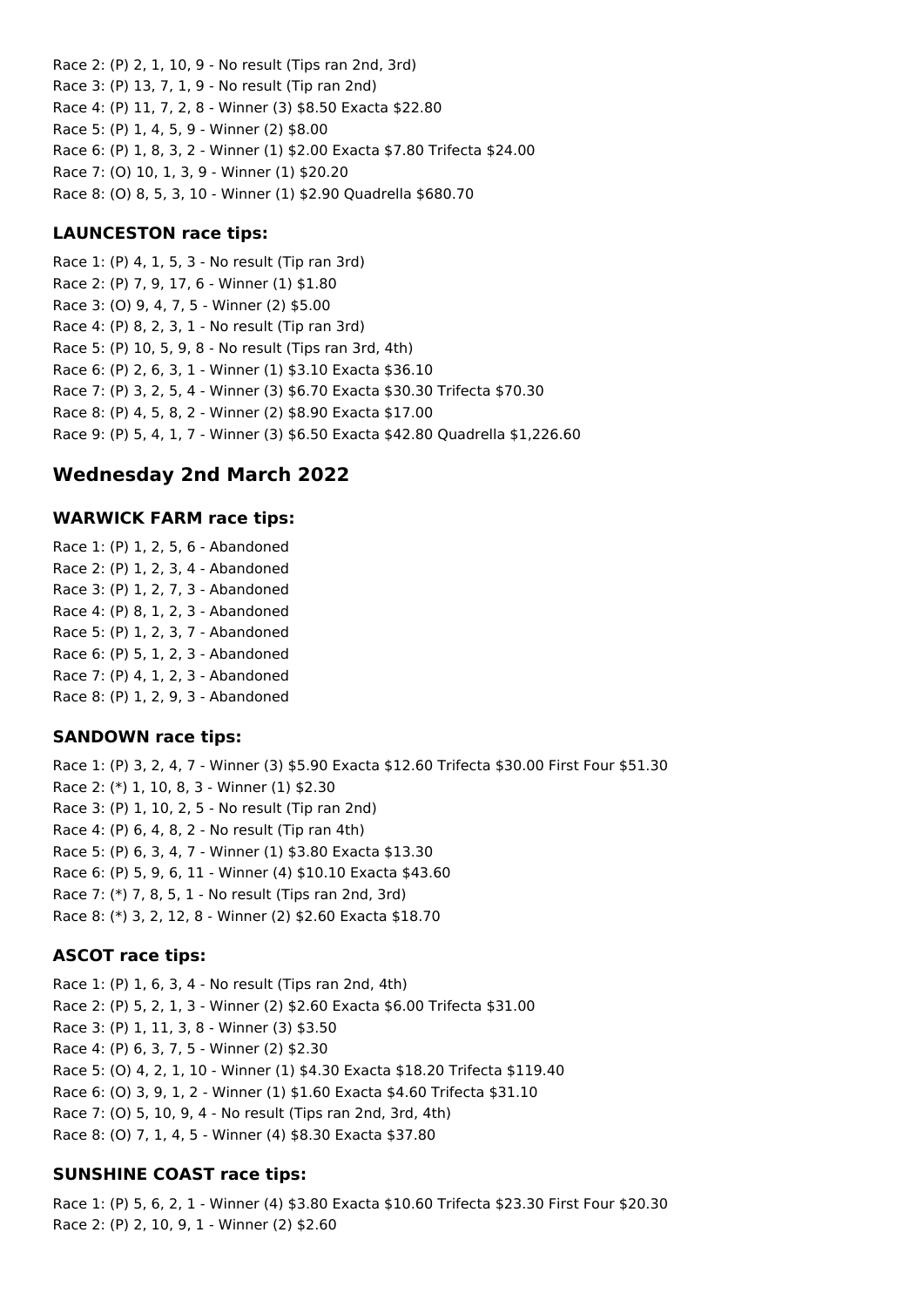Race 3: (P) 2, 3, 1, 6 - Winner (2) \$2.30 Exacta \$4.80 Trifecta \$4.80 First Four \$5.20 Race 4: (P) 2, 9, 8, 10 - Winner (3) \$2.80 Exacta \$6.90 Race 5: (P) 3, 5, 8, 1 - Winner (1) \$1.80 Exacta \$4.40 Early Quadrella \$98.00 Race 6: (P) 1, 3, 5, 8 - Winner (1) \$2.40 Exacta \$8.90 Trifecta \$19.00 Race 7: (P) 6, 2, 1, 9 - Winner (2) \$2.70 Exacta \$14.10 Trifecta \$25.80 First Four \$69.30 Race 8: (\*) 2, 7, 9, 14 - No result (Tips ran 2nd, 3rd, 4th) Race 9: (P) 11, 6, 7, 4 - No result (Tip ran 2nd)

## **TOOWOOMBA race tips:**

Race 1: (P) 6, 8, 5, 1 - Winner (1) \$1.80 Exacta \$5.10 Trifecta \$9.40 Race 2: (P) 7, 6, 3, 10 - Winner (2) \$7.10 Exacta \$21.60 Race 3: (O) 4, 9, 5, 13 - Winner (4) \$17.50 Exacta \$84.40 Trifecta \$333.10 Race 4: (P) 1, 9, 8, 10 - No result (Tips ran 2nd, 4th) Race 5: (\*) 1, 4, 8, 2 - Winner (4) \$3.40 Exacta \$4.70 Trifecta \$6.60 Race 6: (P) 2, 5, 6, - Winner (1) \$1.30 Exacta \$1.80 Trifecta \$2.70 Race 7: (P) 2, 3, 1, 4 - Winner (3) \$1.90

#### **BALAKLAVA race tips:**

Race 1: (O) 6, 10, 11, 8 - No result (Tip ran 3rd) Race 2: (P) 6, 13, 10, 4 - Winner (2) \$2.40 Exacta \$8.40 Trifecta \$20.30 Race 3: (\*) 8, 14, 13, 4 - Winner (3) \$4.40 Exacta \$18.00 Race 4: (O) 5, 4, 1, 6 - No result (Tips ran 2nd, 4th) Race 5: (O) 8, 2, 3, 9 - No result (Tips ran 2nd, 3rd) Race 6: (O) 4, 1, 2, 6 - Winner (2) \$6.60 Race 7: (P) 10, 1, 6, 5 - Winner (1) \$4.80 Race 8: (\*) 17, 9, 7, 10 - Winner (4) \$13.30 Exacta \$89.30

#### **LAUNCESTON race tips:**

Race 1: (P) 10, 7, 8, 3 - Winner (1) \$2.00 Exacta \$3.30 Trifecta \$13.60 Race 2: (O) 8, 7, 3, 11 - Winner (1) \$2.40 Race 3: (O) 3, 9, 4, 5 - Winner (1) \$2.60 Race 4: (P) 4, 10, 6, 3 - Winner (3) \$5.80 Exacta \$15.40 Race 5: (O) 2, 3, 9, 7 - Winner (1) \$2.80 Early Quadrella \$158.60 Race 6: (P) 9, 1, 3, 5 - Winner (2) \$2.00 Exacta \$5.40 Trifecta \$36.20 First Four \$89.40 Race 7: (P) 3, 1, 4, 2 - Winner (1) \$2.40 Race 8: (P) 3, 4, 1, 7 - No result (Tips ran 2nd, 3rd, 4th) Race 9: (P) 3, 5, 6, 4 - Winner (2) \$2.20 Exacta \$29.10 Trifecta \$95.40

#### **CANTERBURY race tips:**

Race 1: (P) 5, 6, 4, 1 - Abandoned Race 2: (P) 1, 4, 7, 9 - Abandoned Race 3: (P) 7, 5, 1, 2 - Abandoned Race 4: (P) 6, 8, 9, 2 - Abandoned Race 5: (P) 5, 4, 1, 3 - Abandoned Race 6: (P) 2, 6, 3, 5 - Abandoned Race 7: (P) 5, 4, 7, 6 - Abandoned Race 8: (P) 13, 4, 12, 3 - Abandoned

## **Wednesday 23rd February 2022**

#### **SANDOWN race tips:**

Race 1: (\*) 5, 1, 3, 8 - No result (Tips ran 2nd, 3rd, 4th) Race 2: (P) 8, 12, 4, 6 - Winner (1) \$2.90 Exacta \$7.30 Trifecta \$21.60 First Four \$46.90 Race 3: (P) 9, 2, 3, 4 - Winner (1) \$3.00 Exacta \$14.80 Trifecta \$45.90 First Four \$201.80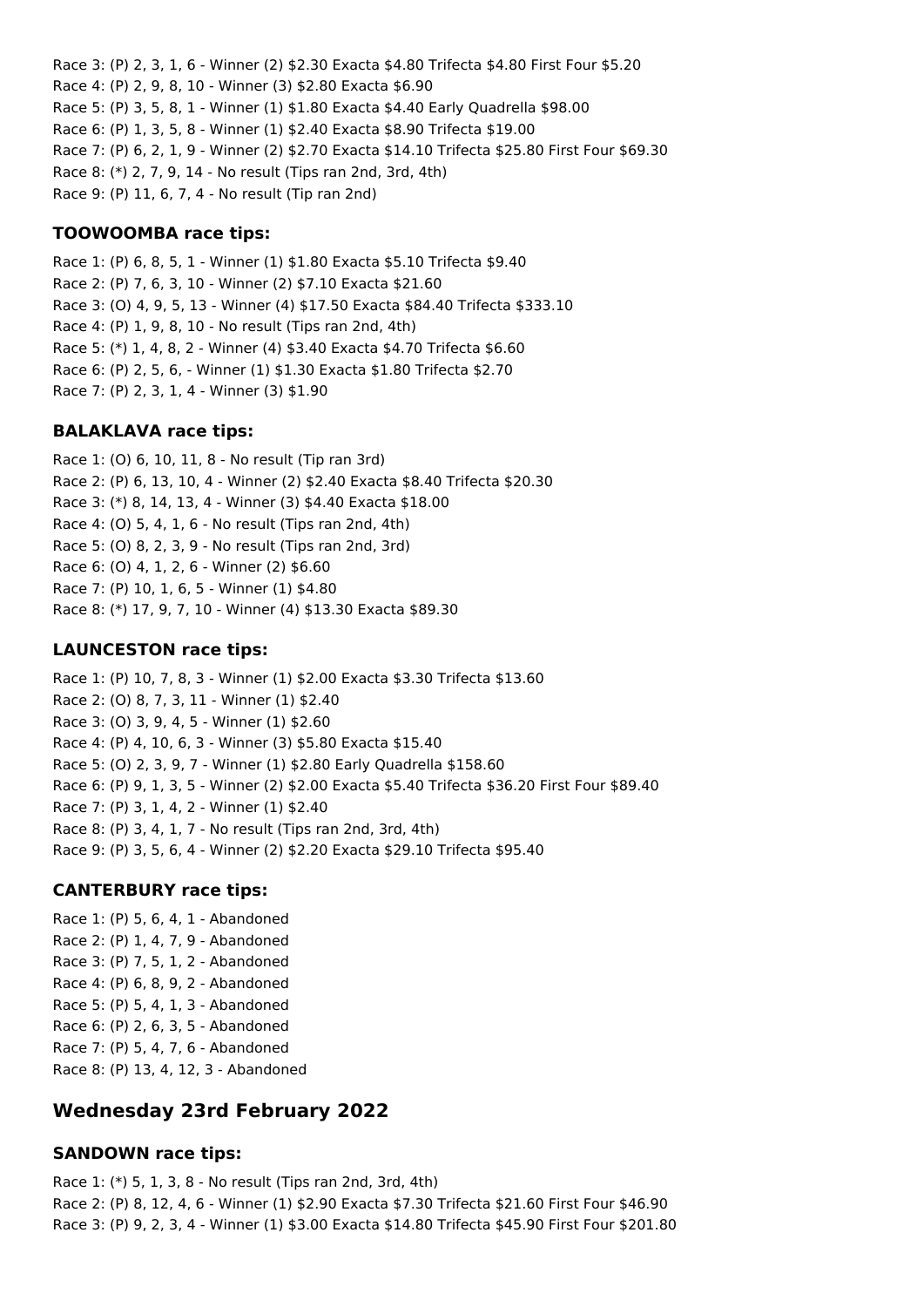Race 4: (\*) 5, 9, 4, 1 - Winner (1) \$1.70 Exacta \$2.90 Trifecta \$19.00 Race 5: (O) 8, 3, 2, 4 - No result (Tips ran 2nd, 3rd) Race 6: (P) 1, 3, 4, 5 - Winner (1) \$2.80 Exacta \$11.80 Race 7: (\*) 2, 8, 5, 3 - Winner (3) \$6.00 Exacta \$21.00 Trifecta \$55.10 Race 8: (P) 10, 9, 4, 1 - No result (Tips ran 2nd, 3rd, 4th)

### **SUNSHINE COAST race tips:**

Race 1: (\*) 7, 2, 4, 6 - Winner (1) \$1.60 Race 2: (P) 13, 6, 1, 9 - Winner (2) \$5.90 Exacta \$16.80 Race 3: (P) 3, 4, 2, 7 - Winner (2) \$4.70 Exacta \$11.10 Trifecta \$20.20 First Four \$18.50 Race 4: (P) 2, 9, 3, 7 - Winner (1) \$4.30 Exacta \$13.20 Early Quadrella \$299.90 Race 5: (P) 6, 7, 2, - Winner (2) \$2.60 Exacta \$5.60 Trifecta \$3.80 Race 6: (P) 1, 7, 2, 3 - Winner (3) \$5.30 Race 7: (P) 5, 7, 8, 4 - Winner (3) \$3.50 Exacta \$10.50 Trifecta \$15.60 First Four \$15.20 Quadrella \$345.90

## **ASCOT race tips:**

Race 1: (P) 2, 4, 1, 5 - Winner (2) \$2.10 Exacta \$6.10 Trifecta \$15.20 Race 2: (P) 2, 4, 5, 1 - Winner (1) \$2.60 Race 3: (P) 1, 4, 5, 3 - Winner (1) \$2.70 Exacta \$10.00 Race 4: (P) 7, 5, 6, 1 - Winner (2) \$4.70 Early Quadrella \$133.50 Race 5: (O) 6, 8, 5, 2 - Winner (3) \$6.40 Exacta \$58.90 Trifecta \$123.10 Race 6: (O) 2, 9, 7, 8 - Winner (1) \$2.70 Race 7: (O) 5, 2, 7, 10 - No result (Tips ran 2nd, 3rd)

#### **GOSFORD race tips:**

Race 1: (P) 2, 4, 1, 6 - Abandoned Race 2: (P) 11, 1, 2, 3 - Abandoned Race 3: (P) 1, 2, 5, 7 - Abandoned Race 4: (P) 2, 3, 9, 1 - Abandoned Race 5: (P) 1, 2, 6, 5 - Abandoned Race 6: (P) 1, 4, 8, 2 - Abandoned

## **MOUNT GAMBIER race tips:**

Race 1: (P) 1, 7, 6, 8 - Winner (3) \$2.10 Exacta \$18.80 Race 2: (P) 11, 8, 2, 9 - Winner (4) \$10.50 Race 3: (O) 2, 8, 5, 7 - No result (Tips ran 2nd, 4th) Race 4: (P) 1, 6, 10, 4 - No result (Tip ran 3rd) Race 5: (O) 11, 7, 10, 9 - Winner (2) \$9.20 Exacta \$73.90 Race 6: (O) 8, 11, 7, 9 - Winner (3) \$4.60 Exacta \$61.80 Trifecta \$427.90 Race 7: (O) 10, 5, 12, 8 - Winner (3) \$8.20

## **LAUNCESTON race tips:**

Race 1: (P) 7, 1, 8, 14 - No result (Tips ran 2nd, 3rd, 4th) Race 2: (P) 11, 7, 6, 2 - Winner (4) \$4.70 Race 3: (P) 7, 12, 1, 5 - No result (Tip ran 4th) Race 4: (\*) 1, 5, 3, 7 - Winner (1) \$3.00 Exacta \$22.20 Race 5: (P) 1, 7, 6, 2 - Winner (3) \$10.30 Exacta \$65.80 Trifecta \$85.00 Race 6: (O) 1, 9, 6, 3 - Winner (2) \$5.40 Race 7: (O) 8, 2, 1, 6 - No result (Tip ran 3rd) Race 8: (\*) 1, 2, 9, 8 - Winner (3) \$6.60 Exacta \$13.80 Trifecta \$94.60 Race 9: (P) 3, 2, 5, 4 - No result (Tips ran 2nd, 3rd, 4th) Race 10: (P) 1, 4, 9, 12 - Winner (1) \$2.50

## **Wednesday 16th February 2022**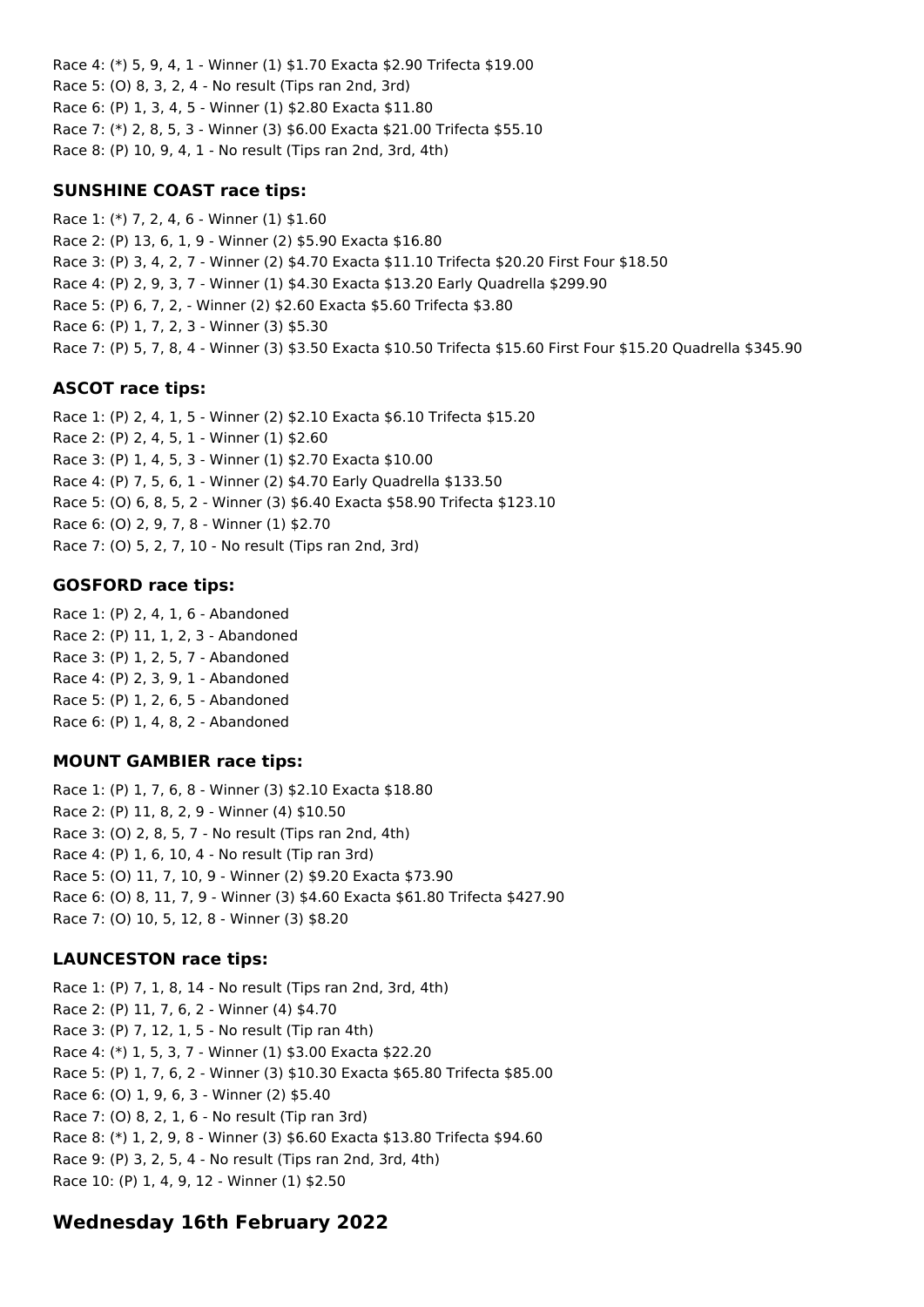#### **RANDWICK Kensington race tips:**

Race 1: (P) 6, 4, 1, 11 - No result (Tip ran 3rd) Race 2: (P) 4, 2, 9, 3 - Winner (1) \$2.90 Exacta \$12.10 Trifecta \$36.30 Race 3: (P) 1, 2, 5, 6 - Winner (2) \$5.30 Exacta \$18.00 Trifecta \$68.20 Race 4: (P) 1, 5, 2, 6 - Winner (4) \$3.50 Exacta \$15.00 Race 5: (P) 3, 1, 9, 6 - No result (Tips ran 2nd, 3rd) Race 6: (\*) 9, 4, 7, 2 - Winner (2) \$8.10 Race 7: (O) 6, 4, 7, 11 - Winner (1) \$5.20 Exacta \$42.90

## **SANDOWN race tips:**

Race 1: (\*) 3, 8, 5, 4 - Winner (1) \$2.50 Exacta \$17.00 Trifecta \$49.40 First Four \$191.20 Race 2: (P) 5, 2, 7, 1 - Winner (1) \$1.80 Exacta \$3.80 Trifecta \$10.50 Race 3: (P) 7, 10, 11, 12 - Winner (2) \$3.60 Exacta \$13.20 Race 4: (\*) 1, 5, 3, 9 - Winner (1) \$1.60 Exacta \$6.00 Trifecta \$16.10 First Four \$88.60 Early Quadrella \$56.10 Race 5: (P) 5, 2, 3, 1 - Winner (2) \$4.30 Exacta \$26.10 Trifecta \$64.40 Race 6: (\*) 1, 2, 9, 3 - Winner (1) \$2.10 Exacta \$4.80 Race 7: (P) 9, 4, 5, 6 - Winner (1) \$3.20 Race 8: (P) 4, 2, 5, 6 - No result (Tips ran 2nd, 3rd, 4th)

## **DOOMBEN race tips:**

Race 1: (P) 3, 5, 1, 7 - No result (Tips ran 2nd, 3rd, 4th) Race 2: (P) 3, 9, 4, 2 - Winner (2) \$1.70 Exacta \$6.00 Race 3: (P) 2, 8, 14, 4 - Winner (1) \$5.40 Exacta \$26.00 Race 4: (P) 2, 6, 3, 8 - Winner (2) \$6.80 Exacta \$27.60 Race 5: (P) 8, 2, 7, 6 - Winner (3) \$13.80 Exacta \$33.10 Trifecta \$165.70 Race 6: (O) 5, 1, 3, 11 - No result (Tip ran 3rd) Race 7: (P) 6, 2, 1, 9 - Winner (1) \$2.70 Exacta \$9.90 Trifecta \$29.30 First Four \$53.70 Race 8: (O) 8, 7, 10, 13 - No result (Tip ran 3rd)

## **STRATHALBYN race tips:**

Race 1: (P) 14, 12, 3, 5 - Winner (2) \$7.70 Exacta \$46.90 Trifecta \$289.10 Race 2: (O) 12, 7, 5, 11 - Winner (3) \$1.90 Race 3: (P) 5, 6, 8, 3 - No result (Tips ran 2nd, 4th) Race 4: (P) 4, 1, 8, 3 - Winner (2) \$2.40 Race 5: (O) 7, 4, 10, 1 - Winner (4) \$8.90 Exacta \$41.30 Race 6: (\*) 1, 3, 9, 10 - Winner (1) \$2.20 Race 7: (O) 2, 7, 3, 11 - Winner (1) \$7.10 Quadrella \$592.90

## **BELMONT race tips:**

Race 1: (P) 8, 5, 7, 2 - Winner (1) \$1.80 Exacta \$6.90 Trifecta \$33.20 Race 2: (O) 11, 3, 4, 13 - Winner (2) \$4.40 Race 3: (O) 2, 7, 3, 4 - No result (Tips ran 2nd, 3rd) Race 4: (P) 4, 1, 7, 5 - No result (Tips ran 2nd, 3rd) Race 5: (P) 7, 2, 5, 3 - Winner (3) \$7.80 Exacta \$23.40 Race 6: (P) 5, 11, 10, 1 - Winner (1) \$1.50 Exacta \$7.00 Race 7: (O) 2, 4, 5, 7 - Winner (1) \$2.70 Race 8: (O) 1, 5, 2, 12 - Winner (3) \$5.10 Exacta \$29.70 Race 9: (O) 6, 1, 3, 12 - No result (Tip ran 3rd)

## **Wednesday 9th February 2022**

## **WARWICK FARM race tips:**

Race 1: (\*) 3, 4, 1, 6 - Winner (1) \$2.50 Exacta \$19.00 Race 2: (P) 13, 1, 2, 10 - Winner (1) \$2.80 Exacta \$21.90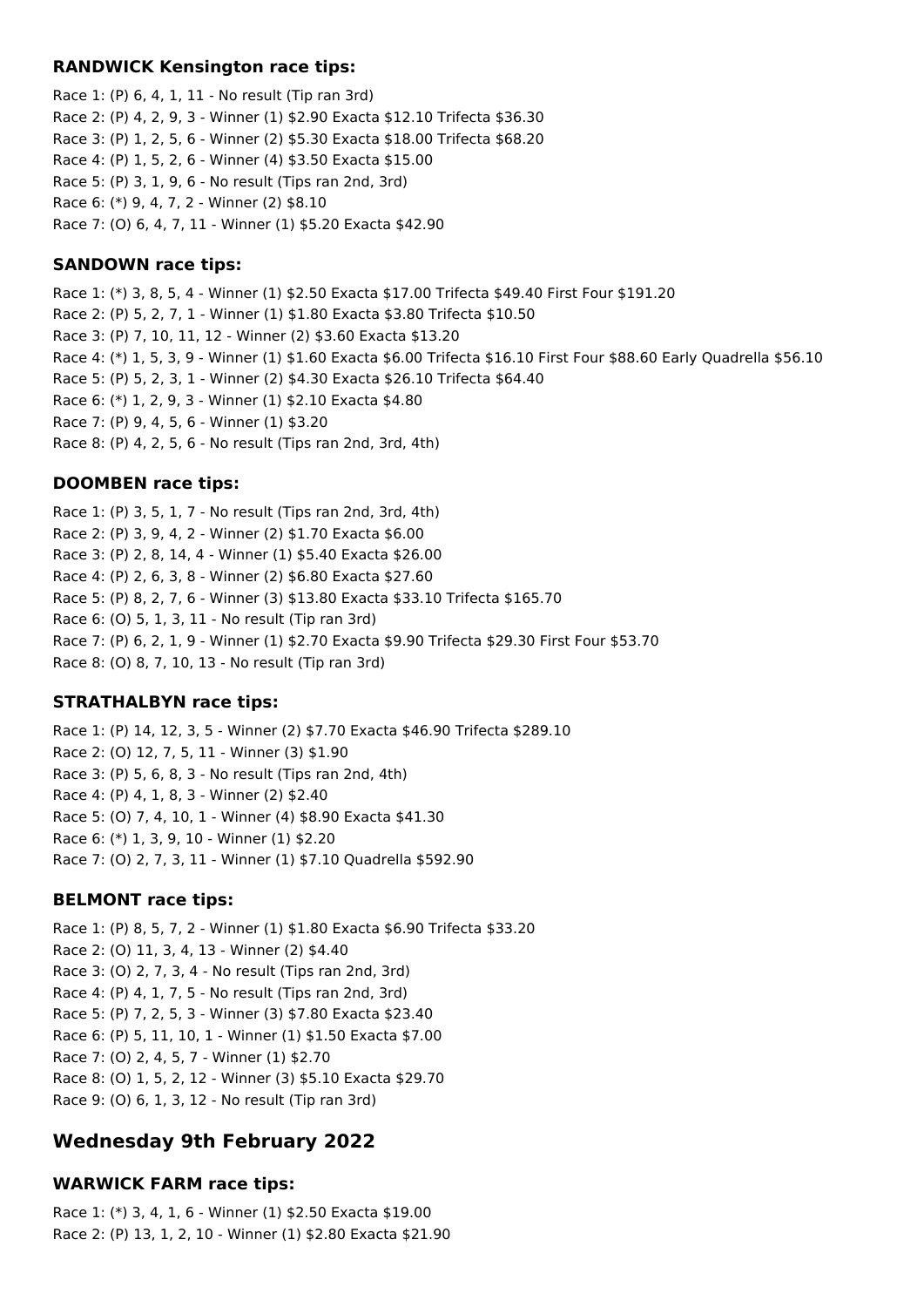Race 3: (P) 9, 2, 3, 4 - No result (Tips ran 2nd, 3rd) Race 4: (P) 6, 5, 7, 9 - Winner (3) \$2.60 Exacta \$7.00 Trifecta \$21.90 First Four \$57.00 Race 5: (P) 10, 8, 2, 6 - Winner (1) \$2.70 Race 6: (O) 8, 4, 5, 13 - No result (Tips ran 2nd, 4th) Race 7: (O) 8, 10, 12, 5 - Winner (3) \$6.40

#### **SANDOWN race tips:**

Race 1: (P) 6, 5, 2, 4 - Winner (1) \$1.70 Exacta \$3.30 Trifecta \$22.80 First Four \$33.40 Race 2: (\*) 1, 5, 4, 2 - Winner (3) \$4.70 Exacta \$12.10 Trifecta \$33.70 First Four \$32.20 Race 3: (\*) 1, 3, 4, 5 - Winner (1) \$2.10 Exacta \$5.50 Trifecta \$7.10 First Four \$15.20 Race 4: (P) 6, 5, 1, 3 - Winner (1) \$3.00 Early Quadrella \$109.70 Race 5: (P) 2, 5, 1, 3 - Winner (3) \$5.00 Exacta \$18.80 Trifecta \$56.00 Race 6: (P) 7, 4, 2, 6 - Winner (3) \$5.00 Exacta \$15.90 Race 7: (P) 8, 1, 3, 7 - Winner (1) \$4.90 Exacta \$36.80 Trifecta \$170.30 Race 8: (P) 1, 7, 6, 3 - Winner (2) \$2.80 Exacta \$14.70 Quadrella \$679.80

## **IPSWICH race tips:**

Race 1: (P) 3, 7, 8, 4 - No result (Tips ran 2nd, 3rd, 4th) Race 2: (P) 6, 7, 9, 11 - Winner (4) \$4.30 Race 3: (P) 5, 14, 7, 2 - Winner (3) \$4.60 Exacta \$24.80 Trifecta \$72.50 First Four \$357.10 Race 4: (P) 1, 2, 4, 7 - Winner (1) \$2.50 Exacta \$9.80 Race 5: (P) 7, 4, 3, 1 - No result (Tips ran 2nd, 3rd, 4th) Race 6: (P) 4, 3, 1, 7 - Winner (3) \$8.80 Exacta \$29.50 Trifecta \$174.40 Race 7: (P) 1, 2, 6, 8 - Winner (2) \$1.90 Race 8: (O) 11, 2, 7, 5 - Winner (2) \$4.50 Exacta \$30.30 Trifecta \$122.80 Race 9: (P) 9, 3, 4, 8 - Winner (2) \$2.80 Quadrella \$345.80

### **GAWLER race tips:**

Race 1: (\*) 2, 3, 5, 4 - Winner (1) \$1.50 Race 2: (P) 11, 9, 4, 3 - Winner (1) \$2.10 Race 3: (O) 8, 3, 7, 11 - Winner (1) \$1.40 Exacta \$8.70 Race 4: (\*) 3, 5, 2, 7 - Winner (2) \$6.50 Early Quadrella \$28.90 Race 5: (O) 5, 7, 8, 1 - Winner (2) \$6.70 Exacta \$70.50 Trifecta \$119.40 Race 6: (O) 12, 10, 4, 7 - No result (Tips ran 3rd, 4th) Race 7: (P) 5, 9, 6, 4 - Winner (4) \$3.80 Exacta \$20.40 Trifecta \$91.80

## **BELMONT race tips:**

Race 1: (O) 10, 5, 3, 1 - No result (Tips ran 2nd, 3rd, 4th) Race 2: (P) 7, 10, 5, 9 - Winner (1) \$3.40 Exacta \$27.00 Race 3: (P) 2, 4, 9, 3 - Winner (1) \$2.20 Exacta \$4.60 Race 4: (O) 11, 4, 14, 8 - Winner (4) \$5.20 Race 5: (P) 2, 1, 4, 5 - Winner (1) \$1.70 Exacta \$5.80 Trifecta \$23.30 First Four \$50.70 Race 6: (O) 9, 3, 15, 4 - Winner (1) \$4.50 Early Quadrella \$222.30 Race 7: (O) 7, 9, 6, 8 - No result (Tip ran 2nd) Race 8: (P) 6, 4, 13, 10 - No result (Tips ran 3rd, 4th) Race 9: (P) 1, 9, 10, 7 - No result (Tip ran 4th) Race 10: (O) 4, 3, 7, 10 - No result (Tips ran 2nd, 4th)

## **Wednesday 2nd February 2022**

## **RANDWICK Kensington race tips:**

Race 1: (P) 2, 6, 8, 1 - Winner (2) \$3.80 Exacta \$6.70 Trifecta \$20.80 First Four \$56.90 Race 2: (P) 2, 11, 1, 8 - Winner (2) \$5.60 Race 3: (P) 1, 4, 5, 8 - Winner (4) \$3.00 Exacta \$18.60 Trifecta \$69.20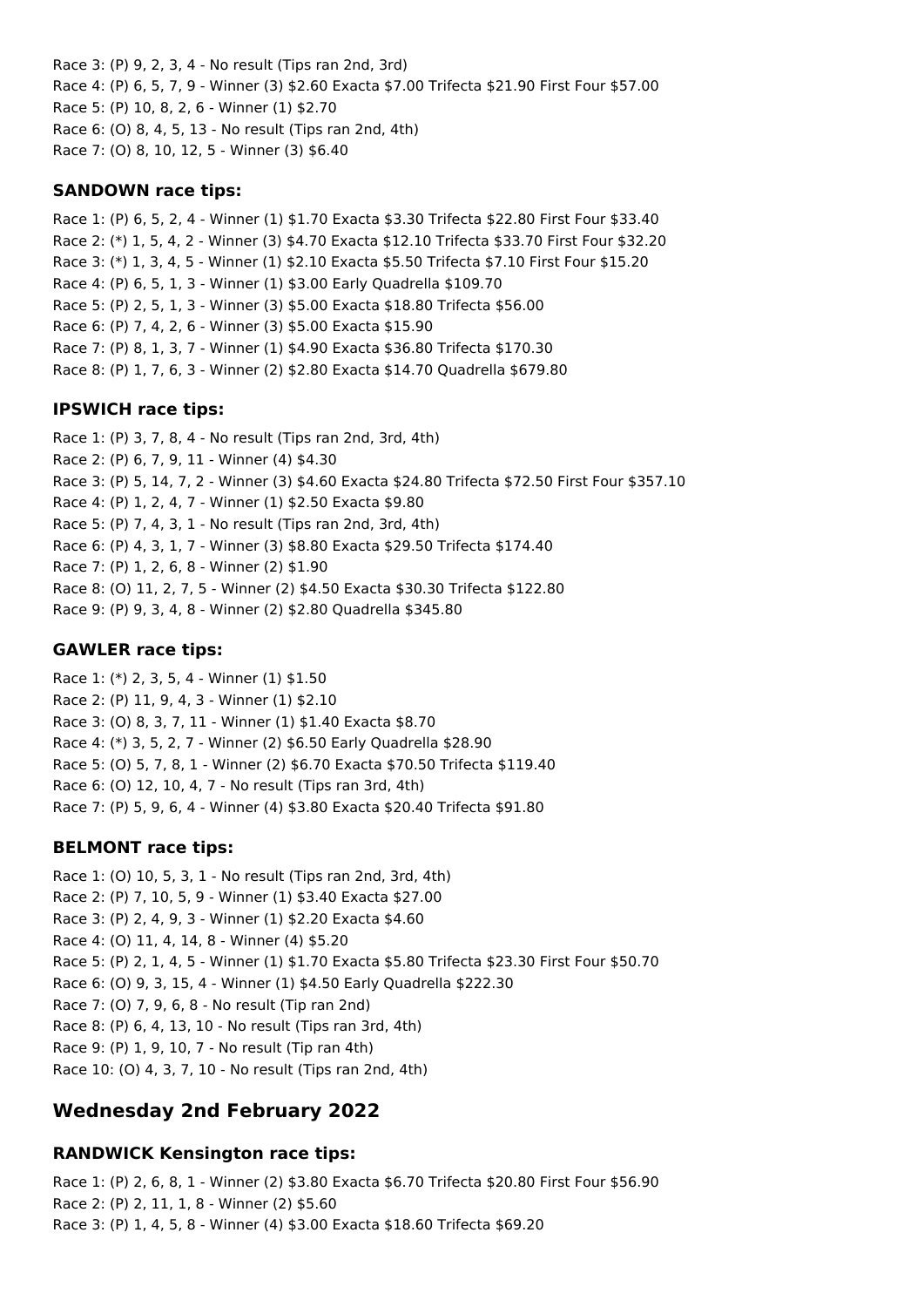Race 4: (P) 4, 5, 6, 1 - Winner (1) \$5.30 Exacta \$22.30 Early Quadrella \$820.60 Race 5: (P) 4, 2, 6, 5 - Winner (2) \$2.80 Exacta \$11.20 Trifecta \$26.40 Race 6: (P) 7, 1, 3, 4 - Winner (2) \$3.90 Race 7: (O) 6, 9, 1, 5 - No result (Tips ran 2nd, 3rd, 4th)

#### **SANDOWN race tips:**

Race 1: (P) 5, 7, 6, 2 - Winner (2) \$2.70 Race 2: (\*) 5, 9, 7, 2 - Winner (1) \$1.90 Exacta \$7.60 Race 3: (\*) 2, 3, 6, 1 - Winner (2) \$2.70 Exacta \$14.30 Trifecta \$44.50 Race 4: (P) 1, 7, 5, 3 - No result (Tips ran 2nd, 3rd, 4th) Race 5: (O) 8, 6, 5, 11 - No result (Tip ran 3rd) Race 6: (\*) 1, 10, 3, 8 - Winner (1) \$1.60 Race 7: (P) 10, 6, 1, 4 - Winner (1) \$2.40 Race 8: (P) 5, 3, 12, 2 - No result (Tips ran 2nd, 3rd, 4th)

#### **IPSWICH race tips:**

Race 1: (P) 12, 13, 2, 9 - Winner (1) \$2.10 Race 2: (P) 5, 4, 12, 7 - Abandoned Race 3: (P) 2, 6, 1, 4 - Abandoned Race 4: (\*) 6, 12, 1, 5 - Abandoned Race 5: (O) 2, 6, 8, 5 - Abandoned Race 6: (P) 6, 1, 7, 5 - Abandoned Race 7: (P) 8, 12, 9, 4 - Abandoned Race 8: (P) 2, 5, 7, 3 - Abandoned

#### **MURRAY BRIDGE race tips:**

Race 1: (P) 9, 6, 7, 4 - Winner (4) \$8.00 Exacta \$37.70 Trifecta \$165.60 Race 2: (O) 11, 7, 14, 8 - No result (Tips ran 2nd, 3rd, 4th) Race 3: (O) 6, 1, 5, 2 - No result Race 4: (O) 7, 2, 3, 6 - Winner (2) \$2.20 Exacta \$9.90 Trifecta \$27.70 Race 5: (P) 9, 5, 2, 7 - Winner (4) \$18.30 Race 6: (P) 4, 2, 6, 8 - Winner (2) \$3.40 Race 7: (O) 13, 8, 9, 12 - Winner (3) \$12.90 Exacta \$61.30 Quadrella \$3,129.40

## **BELMONT race tips:**

Race 1: (O) 9, 8, 1, 4 - Winner (1) \$5.10 Exacta \$21.90 Trifecta \$80.80 Race 2: (P) 3, 1, 5, 2 - Winner (2) \$4.10 Exacta \$25.10 Trifecta \$23.80 First Four \$96.70 Race 3: (P) 2, 5, 6, 4 - Winner (1) \$3.30 Exacta \$15.20 Race 4: (P) 5, 2, 4, 8 - No result (Tips ran 3rd, 4th) Race 5: (P) 6, 3, 4, 7 - No result (Tips ran 3rd, 4th) Race 6: (O) 8, 2, 1, 5 - No result (Tips ran 2nd, 3rd) Race 7: (O) 4, 6, 9, 7 - No result (Tips ran 2nd, 3rd, 4th)

## **Wednesday 26th January 2022**

#### **WARWICK FARM race tips:**

Race 1: (\*) 2, 9, 1, 7 - Winner (1) \$1.60 Exacta \$4.70 Race 2: (P) 7, 11, 2, 3 - Winner (1) \$2.50 Race 3: (P) 2, 3, 5, 7 - Winner (2) \$4.60 Race 4: (\*) 7, 1, 3, 5 - Winner (3) \$2.30 Early Quadrella \$124.00 Race 5: (P) 3, 9, 8, 4 - No result (Tips ran 2nd, 3rd, 4th) Race 6: (P) 10, 1, 9, 2 - Winner (1) \$3.20 Exacta \$23.40 Trifecta \$67.00 Race 7: (P) 4, 2, 6, 1 - No result (Tips ran 2nd, 3rd) Race 8: (P) 1, 5, 9, 4 - Winner (1) \$1.60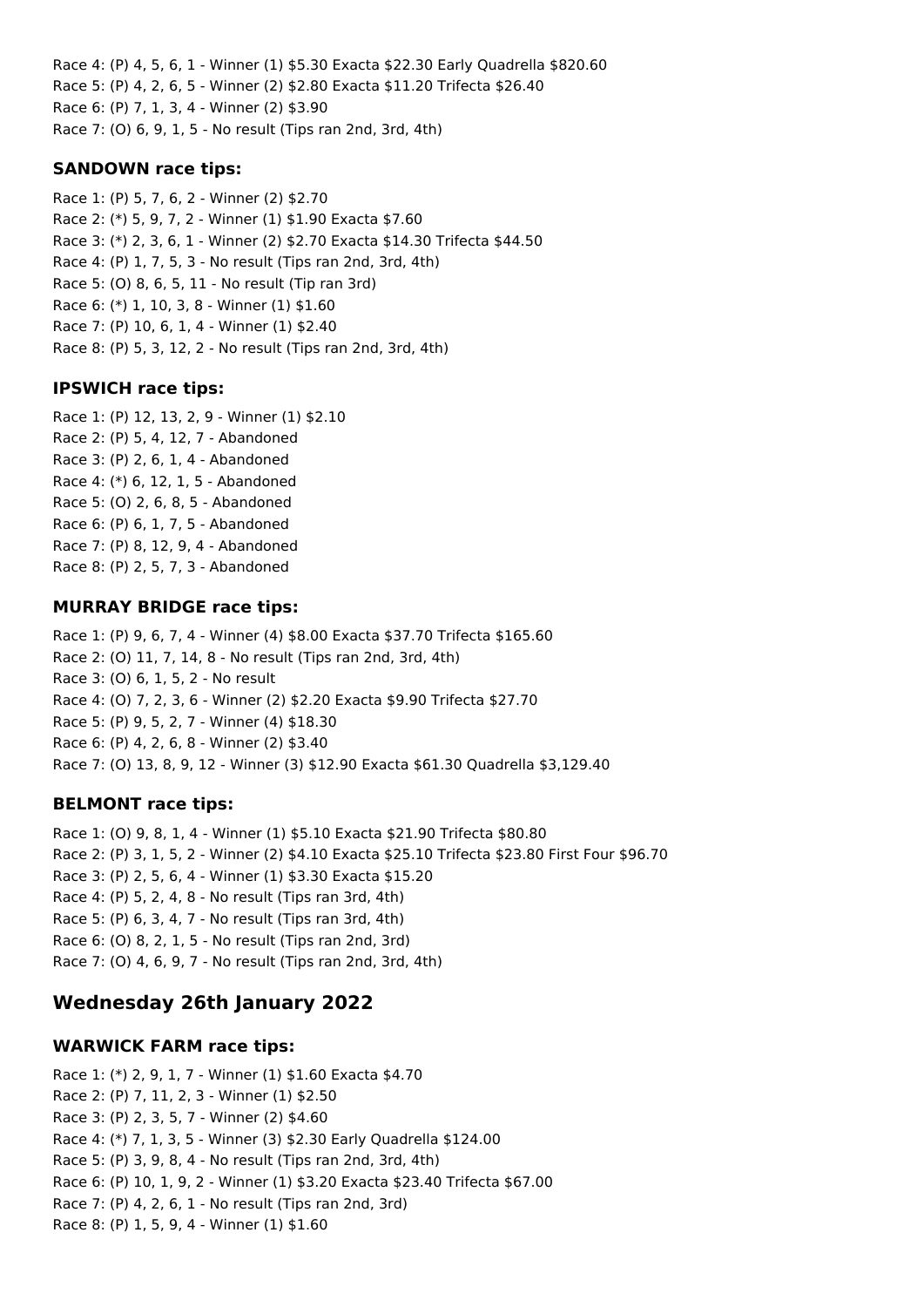#### **CAULFIELD race tips:**

Race 1: (\*) 1, 2, 4, 5 - Winner (3) \$5.50 Exacta \$18.20 Trifecta \$22.30 Race 2: (P) 4, 5, 1, 14 - No result (Tips ran 2nd, 3rd) Race 3: (P) 1, 3, 6, 2 - Winner (4) \$3.30 Exacta \$13.20 Trifecta \$46.10 Race 4: (\*) 3, 5, 2, 4 - Winner (3) \$4.90 Exacta \$36.10 Trifecta \$81.70 First Four \$72.80 Race 5: (P) 10, 5, 6, 7 - No result (Tips ran 2nd, 3rd) Race 6: (\*) 4, 5, 2, 3 - Winner (2) \$4.70 Exacta \$12.20 Race 7: (O) 7, 12, 10, 1 - Winner (3) \$8.80 Exacta \$69.80 Race 8: (\*) 9, 10, 6, 4 - Winner (1) \$1.60

## **WAGGA race tips:**

Race 1: (P) 4, 10, 2, 11 - Winner (1) \$2.60 Race 2: (O) 11, 8, 10, 2 - Winner (3) \$2.90 Race 3: (P) 1, 5, 6, 4 - Winner (2) \$4.00 Exacta \$39.60 Trifecta \$169.80 First Four \$164.10 Race 4: (P) 4, 3, 7, 9 - Winner (1) \$2.40 Early Quadrella \$126.20 Race 5: (O) 3, 10, 2, 7 - Winner (4) \$8.70 Race 6: (O) 2, 6, 5, 7 - Winner (2) \$4.30 Race 7: (P) 3, 11, 1, 7 - Winner (2) \$3.80 Race 8: (O) 1, 12, 2, 14 - Winner (2) \$8.80 Exacta \$34.10 Trifecta \$69.00 Quadrella \$1,963.50

#### **BEAUDESERT race tips:**

Race 1: (P) 7, 1, 8, 2 - Abandoned Race 2: (P) 11, 4, 6, 12 - Abandoned Race 3: (P) 2, 6, 8, 1 - Abandoned Race 4: (P) 2, 4, 3, 9 - Abandoned Race 5: (P) 7, 4, 9, 8 - Abandoned Race 6: (P) 3, 8, 5, 10 - Abandoned Race 7: (P) 9, 6, 8, 1 - Abandoned Race 8: (O) 6, 7, 4, 12 - Abandoned Race 9: (P) 12, 11, 8, 10 - Abandoned

## **MURRAY BRIDGE race tips:**

Race 1: (P) 3, 5, 1, 2 - No result (Tips ran 2nd, 3rd, 4th) Race 2: (P) 3, 8, 10, 5 - Winner (1) \$1.50 Race 3: (O) 14, 6, 5, 13 - Winner (2) \$2.80 Exacta \$6.90 Race 4: (P) 6, 8, 5, 2 - Winner (1) \$3.20 Exacta \$14.70 Trifecta \$48.40 Race 5: (O) 10, 9, 8, 11 - Winner (2) \$3.80 Exacta \$49.60 Race 6: (P) 1, 10, 4, 2 - Winner (1) \$3.10 Race 7: (O) 11, 7, 15, 10 - No result (Tip ran 4th)

#### **BELMONT race tips:**

Race 1: (O) 2, 1, 6, 7 - Winner (2) \$5.90 Race 2: (P) 7, 1, 4, 3 - No result (Tips ran 2nd, 4th) Race 3: (P) 3, 6, 2, 8 - Winner (1) \$4.10 Exacta \$43.80 Trifecta \$133.30 Race 4: (O) 1, 2, 11, 6 - Winner (4) \$18.50 Race 5: (O) 3, 5, 4, 12 - Winner (2) \$3.50 Exacta \$7.60 Trifecta \$33.10 Race 6: (O) 11, 5, 6, 3 - No result (Tips ran 2nd, 3rd, 4th) Race 7: (P) 4, 8, 9, 6 - Winner (2) \$3.40 Exacta \$9.00 Trifecta \$69.70 Race 8: (P) 3, 1, 6, 2 - No result (Tips ran 2nd, 3rd) Race 9: (P) 8, 4, 1, 2 - No result (Tips ran 2nd, 3rd, 4th) Race 10: (O) 4, 6, 9, 11 - Winner (1) \$2.10 Race 11: (O) 10, 3, 9, 12 - No result (Tips ran 2nd, 4th) Race 12: (O) 9, 12, 1, 6 - No result (Tips ran 2nd, 4th)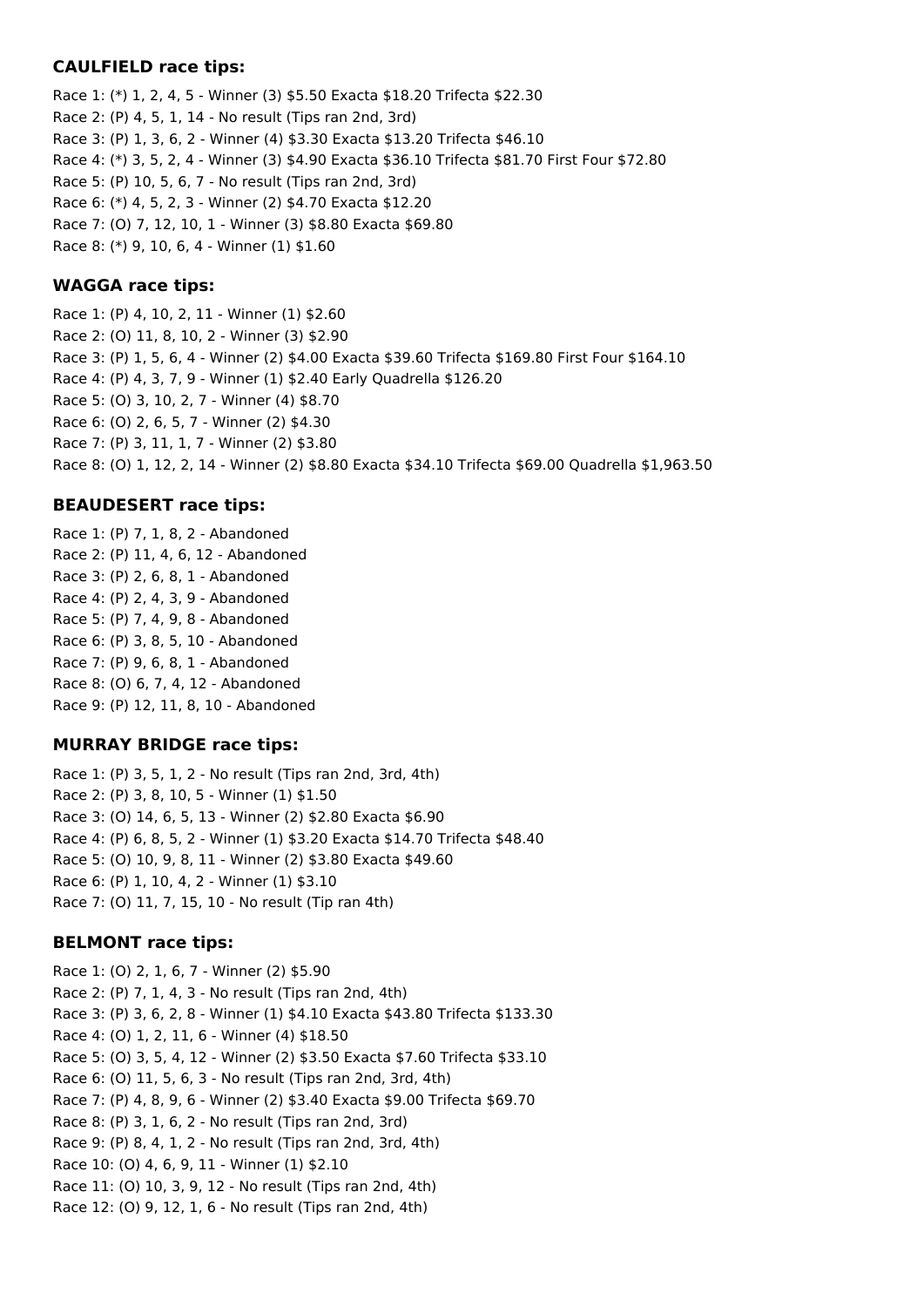### **LAUNCESTON race tips:**

Race 1: (P) 3, 6, 9, 2 - Winner (2) \$2.50 Exacta \$4.90 Race 2: (P) 8, 2, 4, 3 - Winner (2) \$2.60 Exacta \$18.60 Trifecta \$61.50 Race 3: (O) 8, 1, 10, 17 - Winner (1) \$1.80 Race 4: (O) 1, 5, 3, 13 - Winner (1) \$2.90 Race 5: (O) 4, 9, 5, 1 - Winner (1) \$4.80 Early Quadrella \$73.90 Race 6: (\*) 1, 10, 2, 3 - Winner (1) \$1.30 Race 7: (\*) 6, 4, 2, 5 - No result (Tips ran 2nd, 3rd, 4th) Race 8: (O) 5, 6, 4, 10 - Winner (1) \$2.20 Race 9: (P) 5, 4, 9, 3 - Winner (2) \$4.10

## **HANGING ROCK race tips:**

Race 1: (O) 10, 9, 6, 2 - Winner (4) \$7.50 Exacta \$35.20 Race 2: (P) 9, 8, 10, 5 - Winner (2) \$9.60 Exacta \$12.70 Race 3: (P) 2, 8, 9, 10 - Winner (1) \$1.50 Race 4: (O) 3, 7, 10, 1 - No result (Tips ran 2nd, 4th) Race 5: (O) 1, 3, 10, 9 - Winner (4) \$3.60 Race 6: (P) 2, 1, 6, 5 - Winner (2) \$3.10 Exacta \$22.80 Trifecta \$78.30 Race 7: (P) 2, 4, 1, 3 - No result (Tips ran 3rd, 4th)

## **DARWIN race tips:**

Race 1: (P) 2, 1, 7, 5 - Winner (4) \$13.30 Exacta \$81.20 Race 2: (P) 5, 3, 4, 1 - Winner (4) \$3.70 Exacta \$22.60 Trifecta \$66.40 First Four \$121.30 Race 3: (P) 1, 3, 7, 5 - Winner (2) \$5.30 Exacta \$12.30 Trifecta \$88.50 First Four \$373.50 Race 4: (P) 2, 1, 4, 7 - Winner (1) \$4.30 Exacta \$25.90 Trifecta \$174.00 Early Quadrella \$0.00 Race 5: (P) 1, 5, 4, 3 - No result (Tips ran 2nd, 3rd, 4th) Race 6: (P) 2, 7, 6, 5 - Winner (4) \$5.90 Exacta \$43.10 Trifecta \$287.80

## **IPSWICH race tips:**

Race 1: (P) 2, 8, 1, 6 - Winner (1) \$2.80 Exacta \$11.80 Trifecta \$29.10 Race 2: (P) 11, 4, 5, 9 - Winner (2) \$2.20 Exacta \$3.80 Trifecta \$28.00 Race 3: (\*) 2, 3, 6, 4 - Winner (3) \$5.00 Exacta \$13.70 Trifecta \$50.10 Race 4: (P) 2, 5, 4, 1 - Winner (3) \$3.80 Exacta \$24.30 Trifecta \$66.50 First Four \$143.10 Race 5: (O) 7, 4, 1, 3 - No result (Tips ran 2nd, 3rd) Race 6: (P) 5, 3, 15, 10 - No result (Tips ran 2nd, 4th) Race 7: (\*) 6, 7, 8, 1 - Winner (1) \$1.60 Exacta \$4.10 Trifecta \$5.90 Race 8: (O) 4, 7, 5, 6 - Winner (4) \$6.10 Exacta \$38.80 Trifecta \$85.50 Race 9: (\*) 11, 10, 8, 7 - No result (Tips ran 2nd, 3rd)

## **Wednesday 19th January 2022**

## **SANDOWN race tips:**

Race 1: (P) 10, 4, 9, 7 - No result (Tips ran 2nd, 3rd) Race 2: (\*) 6, 4, 3, 8 - No result (Tips ran 2nd, 3rd, 4th) Race 3: (P) 10, 6, 8, 11 - Winner (3) \$6.20 Race 4: (P) 1, 7, 2, 6 - Winner (1) \$1.70 Exacta \$14.30 Race 5: (P) 8, 3, 5, 6 - No result (Tip ran 2nd) Race 6: (\*) 2, 9, 8, 12 - No result (Tips ran 2nd, 3rd) Race 7: (P) 6, 9, 12, 3 - Winner (1) \$3.30 Exacta \$17.70 Trifecta \$44.40 Race 8: (P) 7, 1, 5, 11 - No result (Tips ran 3rd, 4th)

## **NEWCASTLE race tips:**

Race 1: (P) 5, 1, 6, 11 - Winner (2) \$5.00 Race 2: (P) 7, 5, 9, 3 - Winner (1) \$1.60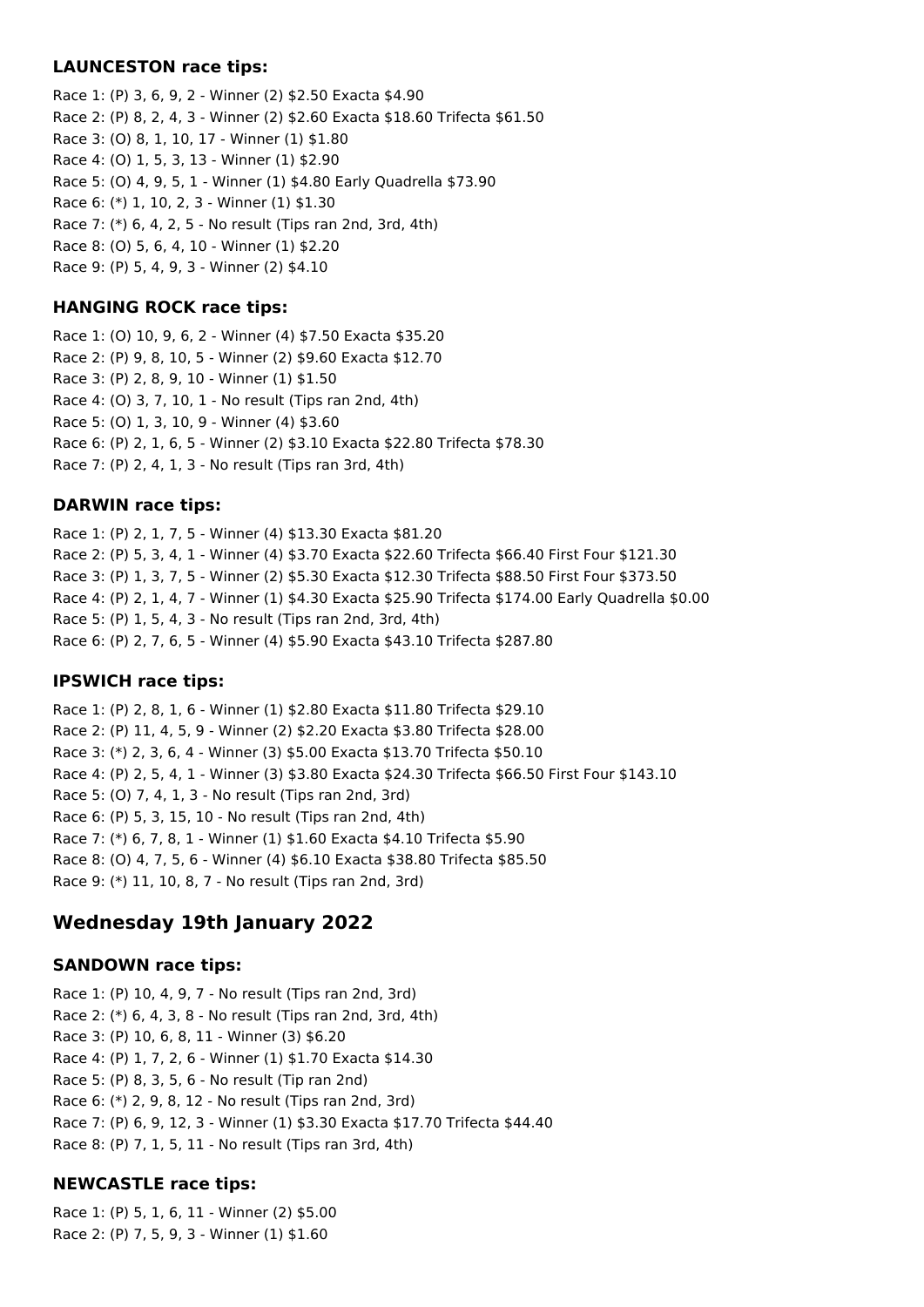Race 3: (P) 5, 12, 1, 7 - No result (Tips ran 2nd, 3rd, 4th) Race 4: (P) 1, 8, 3, 11 - Winner (2) \$6.30 Race 5: (O) 6, 3, 1, 2 - Winner (2) \$4.70 Exacta \$22.40 Race 6: (O) 4, 6, 3, 2 - No result (Tips ran 2nd, 3rd, 4th) Race 7: (P) 7, 8, 1, 6 - No result (Tips ran 2nd, 3rd, 4th)

#### **IPSWICH race tips:**

Race 1: (P) 2, 1, 3, 6 - Winner (1) \$1.80 Exacta \$6.00 Trifecta \$19.60 First Four \$26.30 Race 2: (P) 8, 5, 9, 4 - Winner (4) \$19.60 Exacta \$80.30 Trifecta \$268.70 Race 3: (P) 1, 2, 3, 5 - No result (Tips ran 2nd, 3rd, 4th) Race 4: (\*) 10, 8, 6, 1 - Winner (3) \$5.10 Exacta \$22.70 Race 5: (P) 4, 10, 11, 6 - Winner (1) \$1.80 Race 6: (P) 2, 1, 7, 9 - Winner (3) \$3.40 Race 7: (P) 8, 9, 6, 5 - Winner (1) \$2.70 Exacta \$11.00 Race 8: (O) 4, 1, 6, 7 - Winner (1) \$2.10 Race 9: (O) 6, 5, 10, 11 - Winner (4) \$7.60 Exacta \$168.20 Trifecta \$787.60 Quadrella \$332.20

## **OAKBANK race tips:**

Race 1: (P) 1, 2, 3, 4 - Winner (1) \$1.70 Exacta \$5.50 Race 2: (P) 1, 4, 3, 5 - Winner (1) \$2.10 Exacta \$19.90 Trifecta \$64.90 First Four \$52.10 Race 3: (P) 2, 1, 10, 12 - No result (Tips ran 3rd, 4th) Race 4: (P) 11, 6, 8, 5 - Winner (1) \$2.10 Exacta \$11.50 Trifecta \$37.50 Race 5: (P) 1, 5, 7, 3 - Winner (1) \$1.90 Exacta \$3.70 Trifecta \$15.50 Race 6: (P) 5, 6, 2, 4 - Winner (1) \$2.90 Exacta \$18.60 Race 7: (O) 3, 1, 7, 10 - No result (Tip ran 3rd)

#### **BELMONT race tips:**

Race 1: (P) 3, 1, 5, 7 - Abandoned Race 2: (P) 8, 4, 1, 7 - Abandoned Race 3: (P) 1, 3, 4, 5 - Abandoned Race 4: (P) 9, 1, 6, 3 - Abandoned Race 5: (P) 8, 5, 1, 7 - Abandoned Race 6: (O) 3, 6, 7, 9 - Abandoned Race 7: (P) 4, 10, 5, 1 - Abandoned Race 8: (P) 7, 1, 2, 12 - Abandoned

## **LAUNCESTON race tips:**

Race 1: (P) 2, 14, 6, 9 - No result (Tips ran 2nd, 3rd) Race 2: (O) 6, 3, 8, 9 - Winner (2) \$4.00 Exacta \$26.60 Race 3: (O) 1, 4, 11, 5 - No result (Tips ran 2nd, 3rd, 4th) Race 4: (O) 7, 4, 3, 10 - Winner (1) \$3.10 Race 5: (O) 9, 7, 4, 3 - No result (Tips ran 2nd, 4th) Race 6: (P) 1, 2, 4, 7 - Winner (3) \$10.10 Exacta \$79.30 Trifecta \$166.60 Race 7: (P) 1, 3, 6, 7 - Winner (2) \$6.10 Exacta \$12.40 Race 8: (P) 3, 5, 1, 4 - Winner (4) \$2.70

## **Wednesday 12th January 2022**

#### **WARWICK FARM race tips:**

Race 1: (P) 3, 6, 4, 8 - Winner (1) \$1.50 Exacta \$5.80 Trifecta \$35.20 Race 2: (P) 1, 4, 8, 7 - Winner (3) \$3.80 Exacta \$30.00 Race 3: (P) 1, 5, 2, 3 - Winner (1) \$2.90 Race 4: (P) 7, 2, 4, 8 - Winner (2) \$2.90 Exacta \$10.70 Trifecta \$40.60 First Four \$226.10 Early Quadrella \$98.40 Race 5: (P) 3, 8, 9, 2 - No result (Tips ran 2nd, 3rd)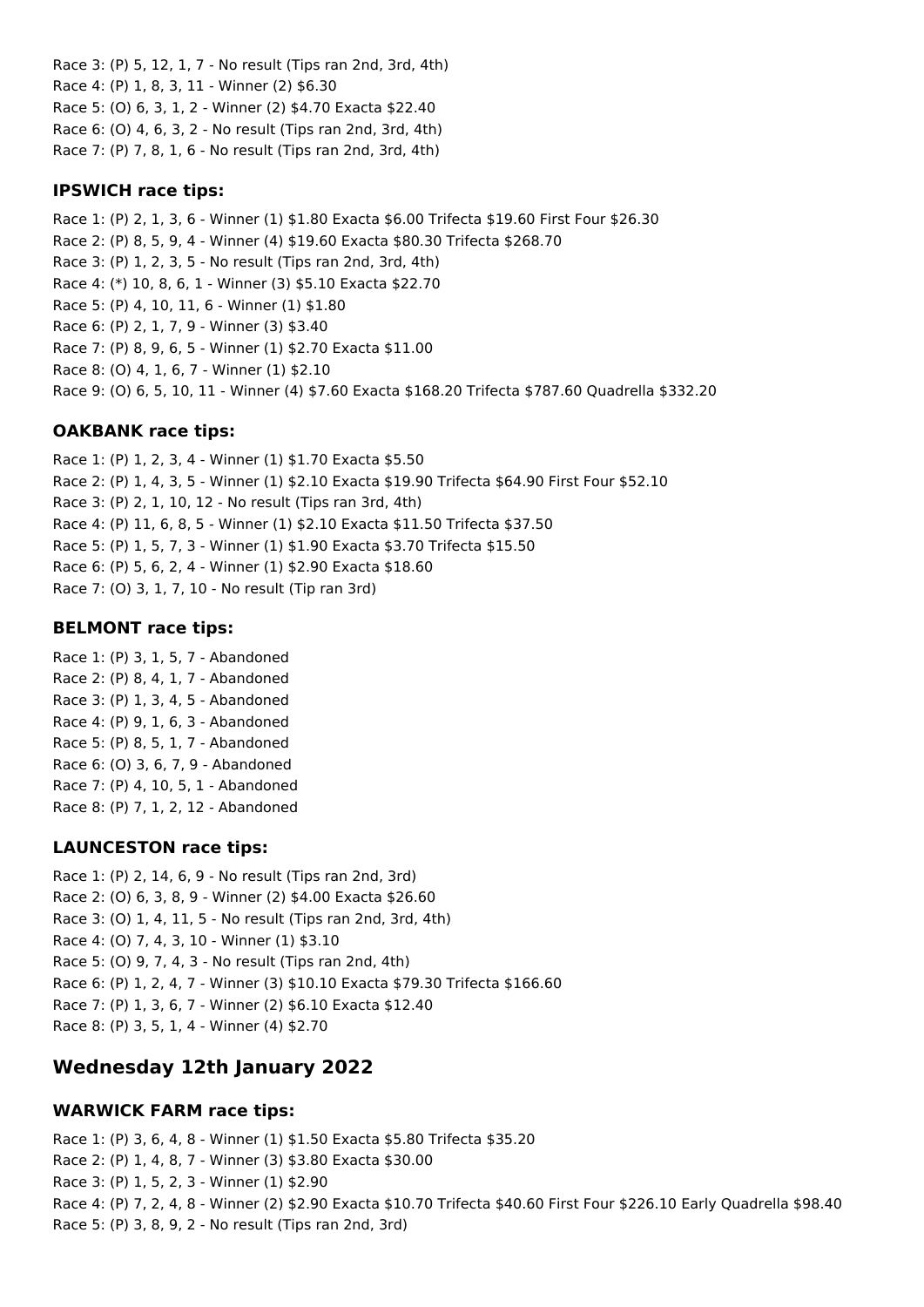Race 6: (O) 6, 11, 3, 10 - Winner (4) \$4.60 Exacta \$29.90 Race 7: (O) 2, 3, 4, 8 - No result (Tips ran 2nd, 3rd)

## **CAULFIELD race tips:**

Race 1: (\*) 4, 1, 5, 2 - Winner (1) \$1.20 Exacta \$4.50 Trifecta \$9.70 First Four \$11.80 Race 2: (P) 2, 5, 1, 4 - Winner (1) \$6.30 Race 3: (P) 1, 3, 2, 5 - Winner (3) \$5.20 Exacta \$15.60 Race 4: (\*) 3, 4, 10, 5 - Winner (1) \$2.70 Exacta \$20.10 Early Quadrella \$234.30 Race 5: (O) 9, 11, 7, 5 - No result (Tip ran 2nd) Race 6: (\*) 2, 3, 7, 9 - Winner (2) \$3.10 Exacta \$5.40 Trifecta \$14.40 Race 7: (O) 9, 6, 8, 11 - Winner (3) \$10.20 Exacta \$104.90 Trifecta \$654.00 Race 8: (P) 5, 10, 17, 11 - Winner (1) \$2.60 Exacta \$7.00 Trifecta \$20.10

## **DOOMBEN race tips:**

Race 1: (P) 8, 1, 2, 7 - Winner (2) \$4.00 Exacta \$12.50 Trifecta \$35.20 First Four \$63.70 Race 2: (P) 6, 8, 4, 2 - Winner (4) \$9.30 Exacta \$56.30 Trifecta \$194.50 Race 3: (O) 10, 15, 11, 4 - Winner (1) \$3.00 Exacta \$23.90 Race 4: (P) 1, 2, 7, 4 - Winner (1) \$3.20 Exacta \$12.20 Trifecta \$120.90 First Four \$301.30 Early Quadrella \$535.90 Race 5: (P) 5, 8, 1, 6 - Winner (1) \$2.20 Race 6: (\*) 4, 1, 6, 3 - Winner (1) \$1.30 Exacta \$3.20 Race 7: (O) 1, 12, 5, 10 - Winner (3) \$4.50 Race 8: (O) 19, 2, 6, 5 - No result (Tip ran 3rd)

## **OAKBANK race tips:**

Race 1: (P) 3, 2, 1, 5 - No result (Tips ran 2nd, 3rd, 4th) Race 2: (P) 2, 10, 11, 12 - Winner (3) \$5.00 Race 3: (P) 11, 7, 6, 8 - Winner (1) \$3.60 Exacta \$46.40 Race 4: (P) 3, 4, 2, 6 - Winner (3) \$11.70 Exacta \$33.20 Trifecta \$252.70 First Four \$582.80 Race 5: (P) 8, 3, 4, 6 - No result (Tips ran 2nd, 4th) Race 6: (P) 2, 4, 1, 6 - Winner (4) \$8.70 Exacta \$54.80 Race 7: (O) 10, 5, 15, 11 - Winner (3) \$13.40 Exacta \$64.50

## **BELMONT race tips:**

Race 1: (P) 2, 1, 3, 4 - Winner (1) \$1.60 Exacta \$4.20 Trifecta \$4.70 Race 2: (P) 7, 1, 5, 3 - Winner (3) \$2.90 Race 3: (P) 2, 5, 7, 3 - Winner (1) \$1.60 Exacta \$4.70 Race 4: (P) 1, 2, 7, 5 - No result (Tip ran 2nd) Race 5: (P) 1, 5, 6, 2 - Winner (1) \$4.20 Race 6: (P) 2, 5, 1, 7 - Winner (4) \$11.40 Exacta \$87.50 Trifecta \$422.00 Race 7: (P) 5, 6, 7, 3 - Winner (2) \$2.30 Exacta \$7.90 Trifecta \$30.10 Race 8: (O) 7, 3, 1, 6 - Winner (3) \$9.50 Quadrella \$1,758.80

## **CANBERRA race tips:**

Race 1: (P) 5, 2, 7, 1 - Winner (1) \$2.40 Exacta \$2.70 Race 2: (P) 7, 2, 4, 1 - Winner (1) \$5.70 Exacta \$14.20 Race 3: (P) 5, 1, 2, 3 - Winner (3) \$4.70 Exacta \$9.90 Race 4: (O) 4, 3, 7, 1 - No result (Tips ran 2nd, 4th) Race 5: (P) 4, 3, 1, 6 - No result (Tips ran 2nd, 3rd, 4th) Race 6: (P) 4, 2, 8, 6 - Winner (1) \$2.60 Exacta \$18.80 Trifecta \$56.40 First Four \$92.90 Race 7: (P) 6, 9, 11, 3 - No result (Tip ran 2nd) Race 8: (O) 8, 14, 13, 6 - No result (Tips ran 2nd, 3rd)

# **Wednesday 5th January 2022**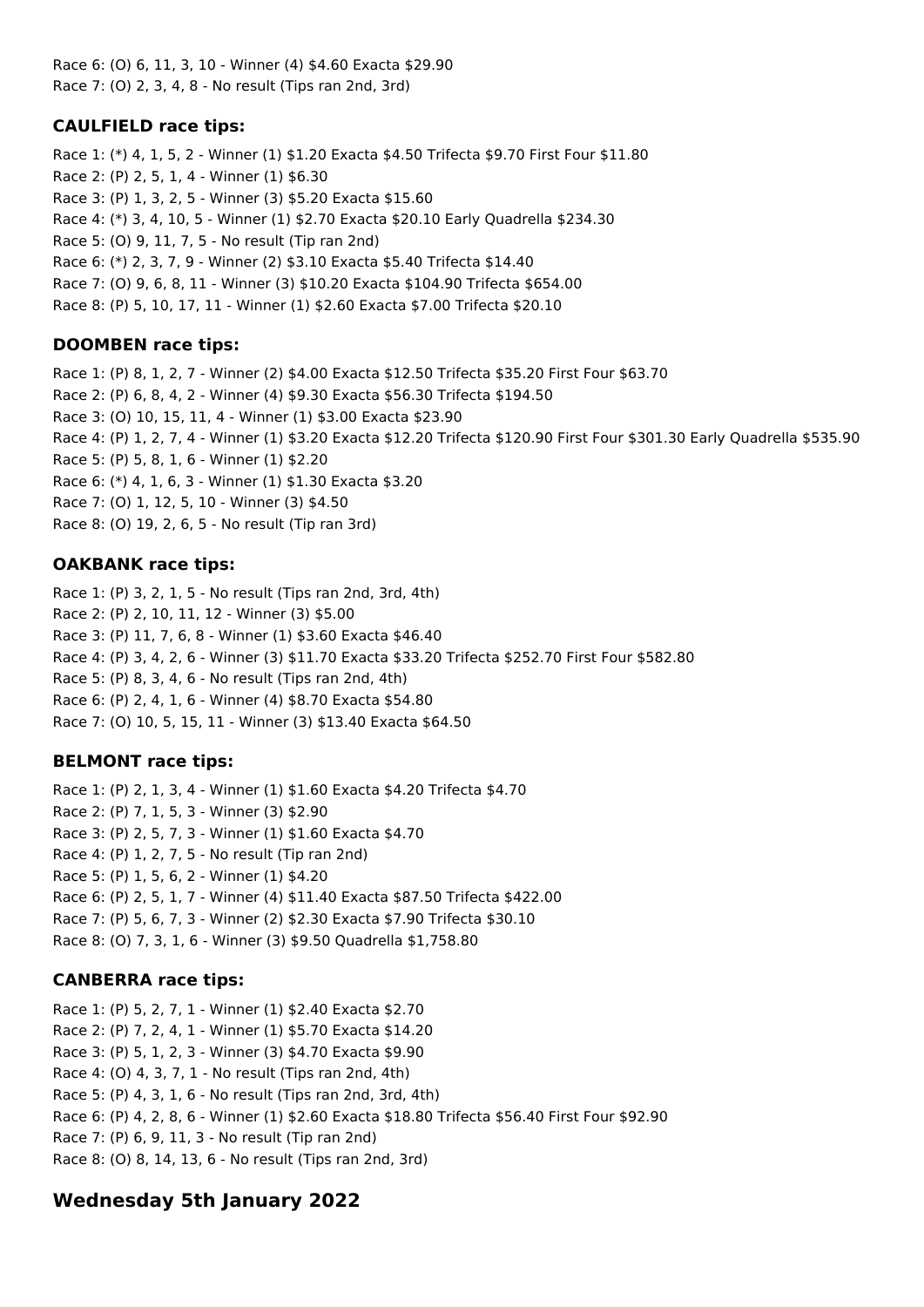#### **WARWICK FARM race tips:**

Race 1: (P) 9, 4, 2, 1 - Winner (1) \$2.00 Exacta \$10.30 Trifecta \$31.70 Race 2: (P) 11, 3, 7, 12 - Winner (1) \$1.60 Race 3: (P) 2, 4, 7, 1 - No result (Tip ran 3rd) Race 4: (\*) 3, 1, 5, 10 - Winner (2) \$6.30 Exacta \$20.80 Race 5: (P) 9, 4, 6, 5 - Winner (3) \$2.90 Exacta \$18.60 Race 6: (O) 12, 2, 15, 1 - Winner (4) \$8.80 Exacta \$39.40 Race 7: (O) 13, 9, 2, 12 - Winner (2) \$7.60 Exacta \$45.70 Quadrella \$1,818.20

### **SANDOWN race tips:**

Race 1: (\*) 8, 3, 5, 12 - Winner (1) \$1.60 Exacta \$3.90 Trifecta \$18.30 First Four \$38.80 Race 2: (\*) 8, 7, 5, 9 - Winner (2) \$3.50 Exacta \$7.30 Trifecta \$33.30 Race 3: (P) 1, 8, 3, 6 - Winner (1) \$1.60 Exacta \$4.70 Trifecta \$24.40 First Four \$72.20 Race 4: (\*) 3, 4, 5, 1 - Winner (2) \$5.80 Exacta \$11.00 Trifecta \$46.30 Early Quadrella \$130.60 Race 5: (O) 3, 4, 6, 9 - No result (Tips ran 2nd, 3rd, 4th) Race 6: (P) 3, 5, 8, 9 - Winner (2) \$3.20 Exacta \$20.60 Trifecta \$31.00 First Four \$59.60 Race 7: (P) 4, 10, 13, 8 - Winner (2) \$3.50 Exacta \$13.50 Race 8: (O) 7, 4, 8, 1 - Winner (2) \$3.90

#### **DOOMBEN race tips:**

Race 1: (P) 4, 1, 9, 5 - No result (Tips ran 2nd, 3rd, 4th) Race 2: (P) 3, 4, 5, 1 - No result (Tips ran 2nd, 3rd, 4th) Race 3: (O) 7, 2, 10, 11 - Winner (1) \$4.00 Exacta \$30.30 Trifecta \$56.10 Race 4: (P) 6, 3, 9, 10 - No result (Tips ran 2nd, 3rd) Race 5: (P) 8, 3, 6, 7 - No result (Tip ran 4th) Race 6: (O) 2, 8, 6, 5 - No result (Tip ran 4th) Race 7: (P) 1, 5, 12, 4 - Winner (2) \$2.50

#### **BORDERTOWN race tips:**

Race 1: (P) 2, 1, 4, 5 - Winner (2) \$7.20 Exacta \$48.00 Race 2: (P) 13, 1, 9, 11 - No result (Tips ran 2nd, 4th) Race 3: (O) 3, 5, 9, 13 - Winner (1) \$1.70 Race 4: (P) 1, 7, 5, 2 - Winner (1) \$2.40 Race 5: (P) 2, 3, 7, 6 - No result (Tips ran 3rd, 4th) Race 6: (O) 9, 3, 10, 1 - No result (Tips ran 3rd, 4th) Race 7: (P) 9, 10, 11, 3 - No result (Tips ran 3rd, 4th)

## **BELMONT race tips:**

Race 1: (P) 3, 1, 5, 6 - Winner (3) \$6.00 Exacta \$8.90 Race 2: (P) 3, 1, 4, 2 - Winner (2) \$2.10 Exacta \$4.80 Trifecta \$7.80 Race 3: (P) 2, 9, 1, 6 - Winner (2) \$3.10 Exacta \$16.50 Trifecta \$51.60 First Four \$86.50 Race 4: (P) 1, 2, 8, 5 - Winner (1) \$1.60 Early Quadrella \$137.90 Race 5: (P) 4, 5, 8, 1 - Winner (3) \$21.10 Race 6: (P) 9, 5, 3, 2 - Winner (1) \$1.70 Exacta \$7.40 Trifecta \$12.20 Race 7: (P) 3, 7, 4, 2 - Winner (4) \$2.30 Exacta \$13.10 Quadrella \$418.70

#### **DEVONPORT race tips:**

Race 1: (P) 12, 5, 11, 9 - Winner (1) \$1.60 Race 2: (P) 4, 9, 8, 2 - Winner (2) \$3.90 Race 3: (O) 4, 2, 6, 9 - Winner (2) \$3.60 Exacta \$11.30 Race 4: (P) 1, 7, 2, 9 - No result (Tips ran 3rd, 4th) Race 5: (P) 3, 8, 1, 2 - No result (Tips ran 3rd, 4th) Race 6: (O) 5, 2, 1, 6 - Winner (2) \$9.50 Race 7: (P) 4, 2, 1, 3 - No result (Tip ran 2nd)